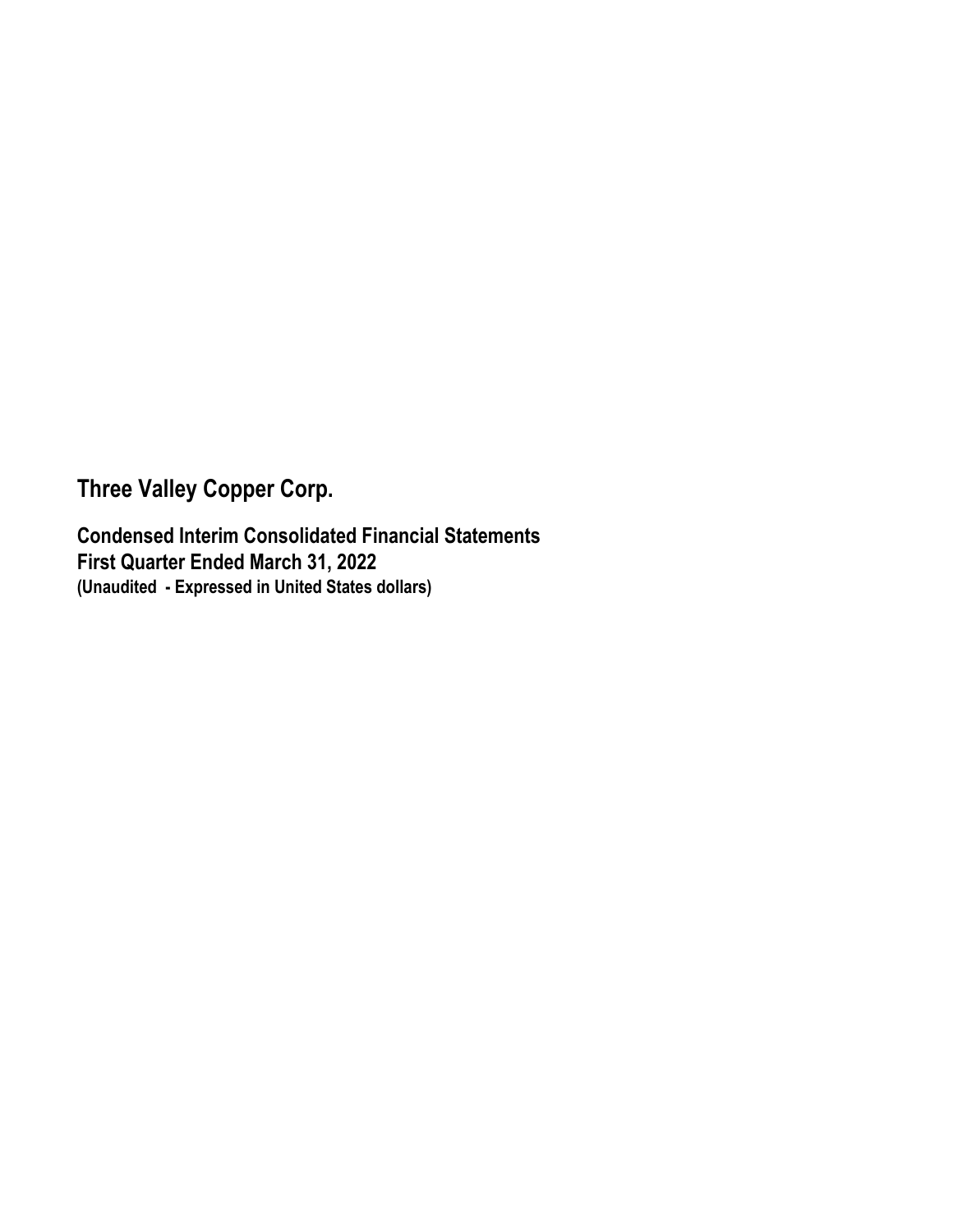*Three Valley Copper Corp. Condensed Interim Consolidated Statements of Financial Position As at March 31, 2022 and December 31, 2021 Unaudited - Amounts expressed in thousands of United States dollars except per share amounts and number of outstanding shares*

|                                                    | Note  | Mar. 31, 2022               | Dec. 31, 2021 |
|----------------------------------------------------|-------|-----------------------------|---------------|
| <b>ASSETS</b>                                      |       |                             |               |
| Cash and cash equivalents                          |       | \$<br>$9,254$ \$            | 13,656        |
| Restricted cash                                    |       | 471                         | 556           |
| Trade and other receivables                        |       | 1,251                       | 1,705         |
| Inventories                                        | 4     | 15,678                      | 16,739        |
| Prepaids and other current assets                  |       | 1,480                       | 1,528         |
| Portfolio investments                              |       | 763                         | 2,101         |
| Total current assets                               |       | 28,897                      | 36,285        |
| Non-current portion of inventory                   | 4     | 9,008                       | 9,008         |
| Mineral properties, plant and equipment            | 5, 12 | 63,648                      | 59,733        |
| Exploration and evaluation asset                   |       | 930                         | 930           |
| Intangible assets                                  |       | 1,093                       | 1,160         |
| Other                                              |       | 828                         | 856           |
|                                                    |       | 75,507                      | 71,687        |
| <b>Total assets</b>                                |       | \$<br>104,404 \$            | 107,972       |
| <b>LIABILITIES</b>                                 |       |                             |               |
| Accounts payable and accrued liabilities           | 6     | \$<br>18,298 \$             | 18,207        |
| Deferred revenue                                   |       | 2,509                       | 2,940         |
| Current portion of loans and borrowings            | 7     | 77,687                      | 74,251        |
| <b>Total current liabilities</b>                   |       | 98,494                      | 95,398        |
| Loans and borrowings                               | 7     | 215                         | 218           |
| Reclamation and other closure provisions           |       | 4,916                       | 4,438         |
| Other non-current liabilities                      |       | 1,704                       | 1,740         |
|                                                    |       | 6,835                       | 6,396         |
| <b>Total liabilities</b>                           |       | 105,329                     | 101,794       |
| <b>SHAREHOLDERS' EQUITY</b>                        |       |                             |               |
| Capital stock                                      | 8b    | 321,787                     | 321,787       |
| Common share purchase warrants                     | 8c    | 4,275                       | 10,301        |
| Contributed surplus                                |       | 7,923                       | 1,880         |
| Deficit                                            |       | (295, 465)                  | (288, 632)    |
| Accumulated other comprehensive loss               |       | (37, 479)                   | (37, 582)     |
| Total equity attributable to owners of the Company |       | 1,041                       | 7,754         |
| Non-controlling interest                           |       | (1,966)                     | (1, 576)      |
|                                                    |       | (925)                       | 6,178         |
| Total liabilities and shareholders' equity         |       | \$<br>104,404 \$            | 107,972       |
| Accounting Policies and Going Concern              | 2     |                             |               |
| <b>Contingencies and Commitments</b>               | 13    |                             |               |
| Approved by the Board of Directors                 |       |                             |               |
| (signed) "Terrence Lyons"                          |       | (signed) "Lenard F. Boggio" |               |
| Chairman                                           |       | Director                    |               |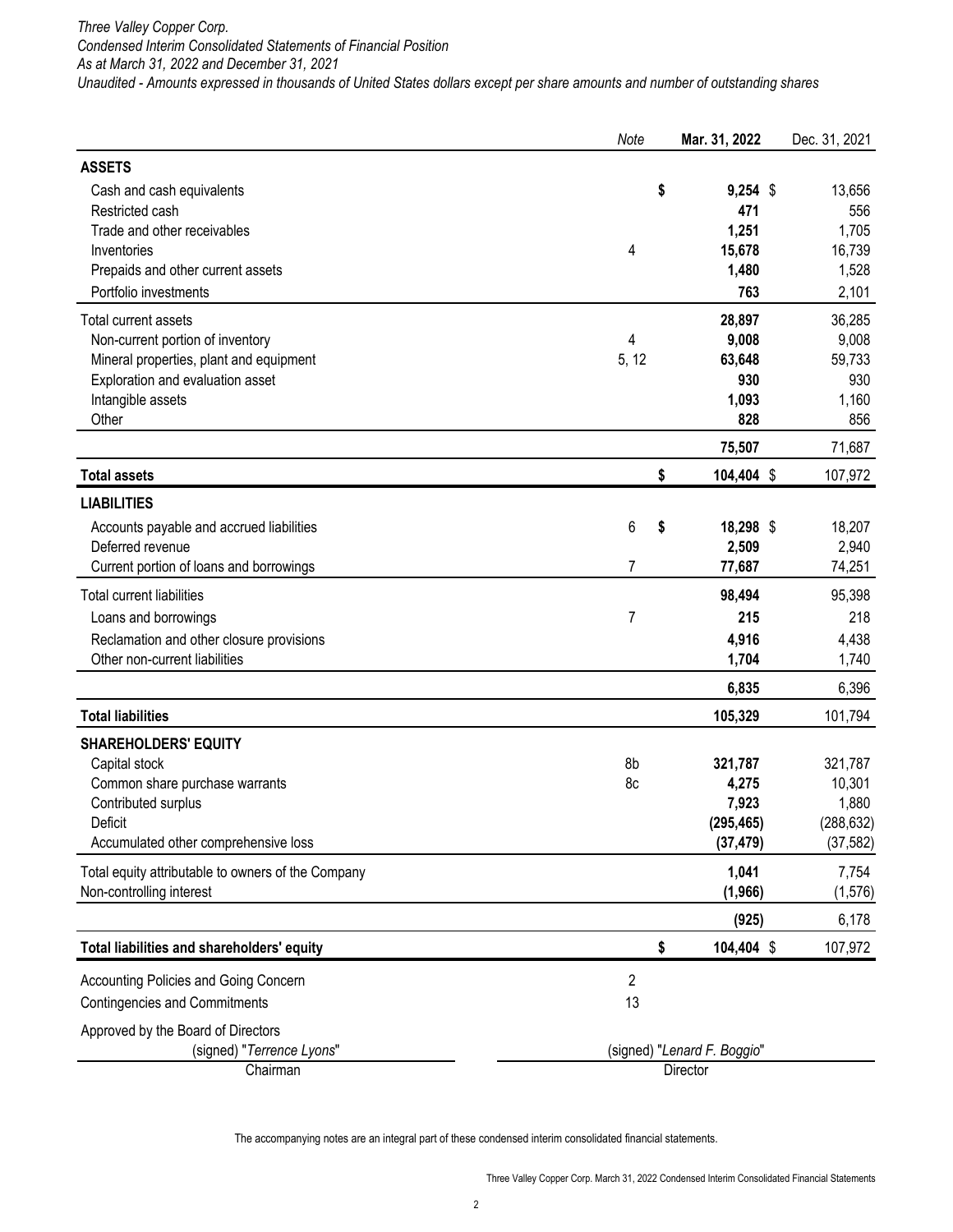*Three Valley Copper Corp.* 

*Condensed Interim Consolidated Statements of Operations and Comprehensive Loss For the three months ended March 31, 2022 and 2021*

*Unaudited - Amounts expressed in thousands of United States dollars except per share amounts and number of outstanding shares* 

|                                                                 |      |    |               | <b>Three Months Ended</b> |  |
|-----------------------------------------------------------------|------|----|---------------|---------------------------|--|
|                                                                 | Note |    | Mar. 31, 2022 | Mar. 31, 2021             |  |
| Revenue                                                         | 9    | \$ | 10,878 \$     | 7,000                     |  |
| Cost of sales                                                   | 10   |    | (12, 309)     | (4, 859)                  |  |
| Gross loss (profit)                                             |      |    | 1,431         | (2, 141)                  |  |
| <b>Expenses</b>                                                 |      |    |               |                           |  |
| General and administrative expenses                             |      |    | 1,033         | 956                       |  |
| General exploration and evaluation expense                      |      |    | 175           |                           |  |
| Gain on portfolio investments                                   |      |    |               | (107)                     |  |
| Finance expenses, net                                           |      |    | 2,700         | 2,212                     |  |
| Other loss (income), net                                        | 11   |    | 1,884         | (265)                     |  |
| Net loss for the period                                         |      | \$ | 7,223 \$      | 655                       |  |
| Net loss attributable to:                                       |      |    |               |                           |  |
| Owners of the Company                                           |      | \$ | $6,833$ \$    | 262                       |  |
| Non-controlling interests                                       |      |    | 390           | 393                       |  |
| Net loss for the period                                         |      | \$ | 7,223 \$      | 655                       |  |
| Basic and fully diluted net loss per share                      |      | \$ | $0.06$ \$     | 0.02                      |  |
| Weighted average number of shares outstanding during the period |      |    |               |                           |  |
| Basic and fully diluted                                         |      |    | 112,452,943   | 33,789,980                |  |
|                                                                 |      |    |               |                           |  |
| Net loss for the period                                         |      | \$ | $7,223$ \$    | 655                       |  |
| Other comprehensive (income) loss                               |      |    |               |                           |  |
| Items that may be reclassified subsequently to net loss:        |      |    |               |                           |  |
| Foreign currency translation differences                        |      |    | (103)         | (62)                      |  |
| <b>Total comprehensive loss</b>                                 |      | \$ | 7,120 \$      | 593                       |  |
| Comprehensive loss attributable to:                             |      |    |               |                           |  |
| Owners of the Company                                           |      | \$ | 6,730 \$      | 200                       |  |
| Non-controlling interests                                       |      |    | 390           | 393                       |  |
| <b>Total comprehensive loss</b>                                 |      | \$ | 7,120 \$      | 593                       |  |
|                                                                 |      |    |               |                           |  |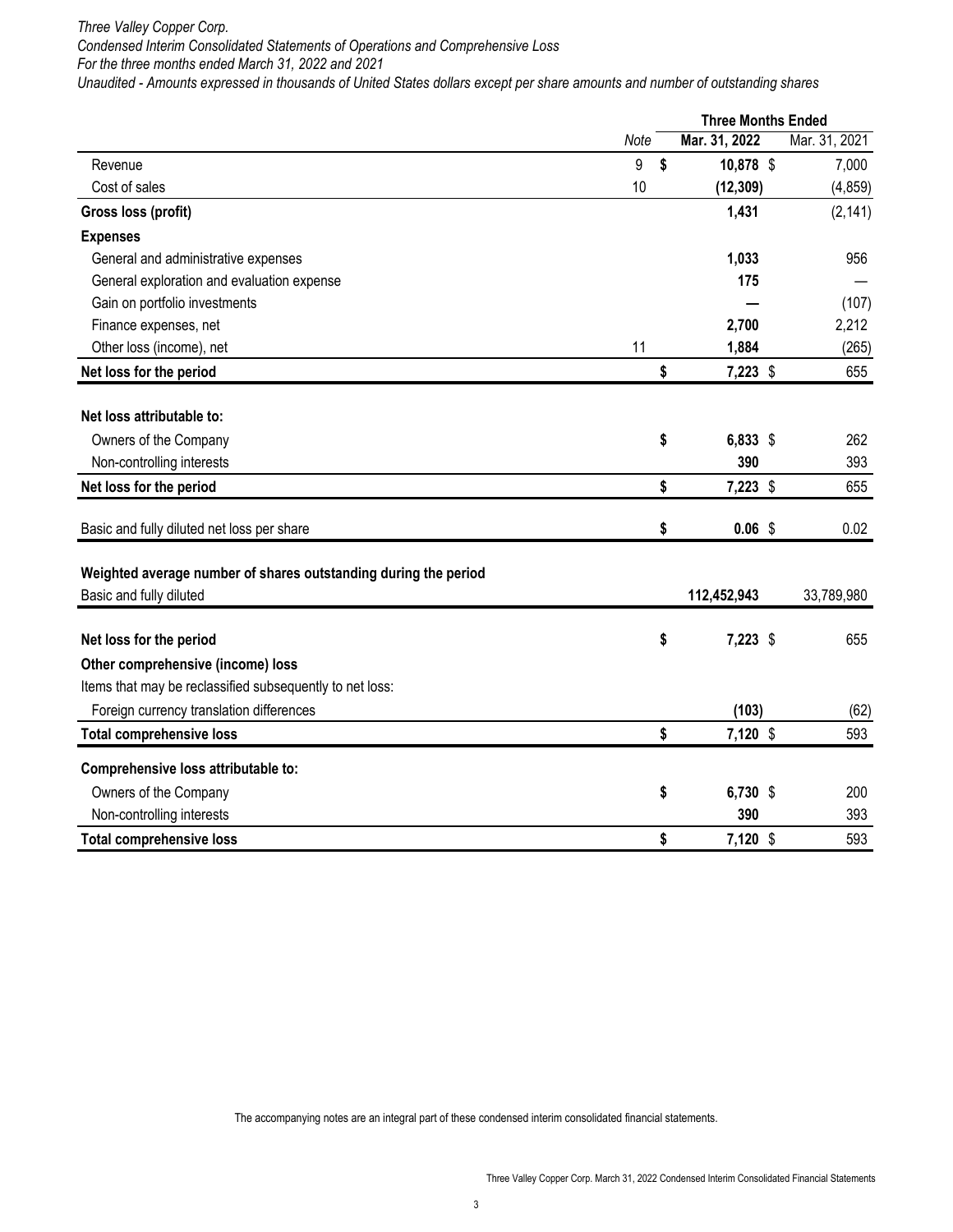# *Three Valley Copper Corp.*

*Condensed Interim Consolidated Statements of Changes in Equity*

*For the three months ended March 31, 2022, nine months ended December 31, 2021 and three months ended March 31, 2021*

*Unaudited - Amounts expressed in thousands of United States dollars* 

|                                                                             | Capital<br><b>Stock</b> | Common<br><b>Share</b><br><b>Purchase</b><br><b>Warrants</b> | <b>Treasury</b><br><b>Stock</b> | Contributed<br><b>Surplus</b> | <b>Deficit</b>        | Accumulated<br>Other<br>Comprehensive<br>Loss | <b>Total</b> | Non-<br>controlling<br>interest  | <b>Total</b><br><b>Equity</b> |
|-----------------------------------------------------------------------------|-------------------------|--------------------------------------------------------------|---------------------------------|-------------------------------|-----------------------|-----------------------------------------------|--------------|----------------------------------|-------------------------------|
| Balance - January 1, 2021                                                   | \$<br>303,990 \$        | $6,026$ \$                                                   | $(101)$ \$                      | $1,908$ \$                    | $(247, 368)$ \$       | $(37,786)$ \$                                 | 26,669 \$    | $(2,021)$ \$                     | 24,648                        |
| Net loss for the period                                                     |                         |                                                              |                                 |                               | (262)                 |                                               | (262)        | (393)                            | (655)                         |
| Foreign currency translation differences                                    |                         |                                                              |                                 |                               |                       | 62                                            | 62           |                                  | 62                            |
| Stock-based compensation                                                    |                         |                                                              |                                 | 28                            |                       |                                               | 28           |                                  | 28                            |
| <b>Balance - March 31, 2021</b>                                             | \$<br>303,990 \$        | 6,026 \$                                                     | $(101)$ \$                      |                               | 1,936 \$ (247,630) \$ | $(37, 724)$ \$                                | 26,497 \$    | $(2, 414)$ \$                    | 24,083                        |
| Balance - April 1, 2021                                                     | \$<br>303,990 \$        | $6,026$ \$                                                   | $(101)$ \$                      | 1,936                         | \$<br>$(247, 630)$ \$ | $(37, 724)$ \$                                | 26,497 \$    | $(2,414)$ \$                     | 24,083                        |
| Net loss for the period                                                     |                         |                                                              |                                 |                               | (37, 101)             | $\hspace{0.05cm}$                             | (37, 101)    | (3,036)                          | (40, 137)                     |
| Foreign currency translation differences                                    |                         |                                                              |                                 |                               |                       | 142                                           | 142          |                                  | 142                           |
| Change in other reserve                                                     |                         |                                                              |                                 | 20                            |                       |                                               | 20           |                                  | 20                            |
| Change in non-controlling interest                                          |                         |                                                              |                                 | —                             | (3,874)               | —                                             | (3,874)      | 3,874                            |                               |
| Shares and warrants issued on bought-deal financings, net of<br>issue costs | 17,289                  | 3,845                                                        |                                 |                               |                       |                                               | 21,134       | $\overbrace{\phantom{12322111}}$ | 21,134                        |
| Non-transferrable compensation warrants issued to<br>underwriters           |                         | 462                                                          |                                 |                               |                       |                                               | 462          |                                  | 462                           |
| Exercise of warrants                                                        | 508                     | (32)                                                         |                                 | (62)                          |                       |                                               | 414          |                                  | 414                           |
| Stock-based compensation                                                    |                         |                                                              |                                 | 60                            |                       |                                               | 60           |                                  | 60                            |
| Shares released on vesting of equity incentive plan                         |                         |                                                              | 101                             | (74)                          | (27)                  |                                               |              |                                  |                               |
| Balance - December 31, 2021                                                 | \$<br>321,787 \$        | 10,301 \$                                                    | — \$                            | $1,880$ \$                    | $(288, 632)$ \$       | $(37,582)$ \$                                 | 7,754 \$     | $(1,576)$ \$                     | 6,178                         |
| Balance - January 1, 2022                                                   | \$<br>321,787 \$        | 10,301 \$                                                    | — \$                            | 1,880 \$                      | $(288, 632)$ \$       | $(37,582)$ \$                                 | 7,754 \$     | $(1,576)$ \$                     | 6,178                         |
| Net loss for the period                                                     |                         |                                                              |                                 |                               | (6, 833)              |                                               | (6, 833)     | (390)                            | (7, 223)                      |
| Foreign currency translation differences                                    |                         |                                                              |                                 |                               |                       | 103                                           | 103          |                                  | 103                           |
| Expiration of warrants                                                      |                         | (6,026)                                                      |                                 | 6,026                         |                       |                                               |              |                                  |                               |
| Stock-based compensation                                                    |                         |                                                              |                                 | 17                            |                       |                                               | 17           |                                  | 17                            |
| <b>Balance - March 31, 2022</b>                                             | \$<br>321,787 \$        | 4,275 \$                                                     | —                               | - \$                          | 7,923 \$ (295,465) \$ | $(37, 479)$ \$                                | $1,041$ \$   | $(1,966)$ \$                     | (925)                         |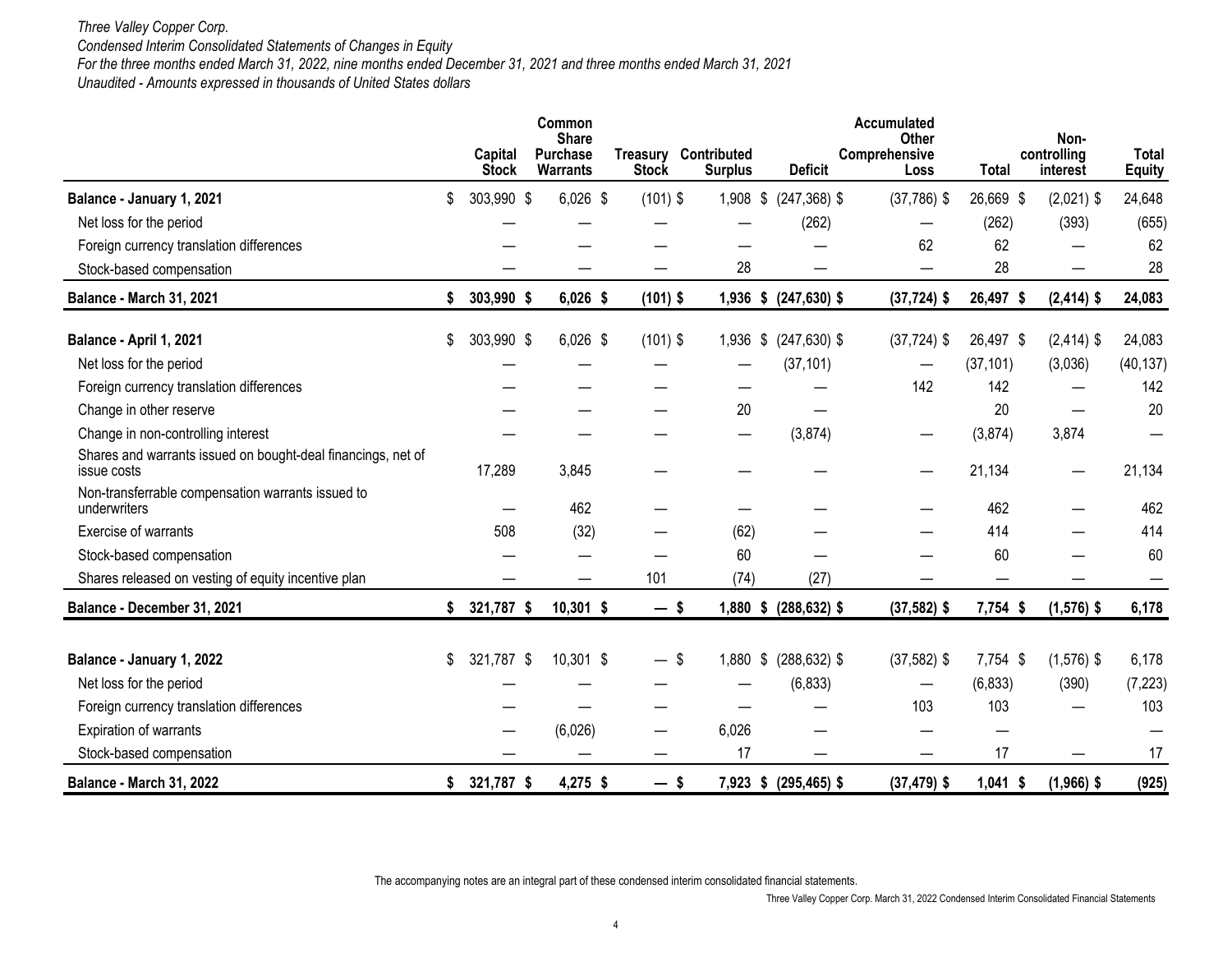# *Three Valley Copper Corp. Condensed Interim Consolidated Statements of Cash Flows For the three months ended March 31, 2022 and 2021 Unaudited - Amounts expressed in thousands of United States dollars*

|                                                                          |      | <b>Three Months Ended</b> |               |
|--------------------------------------------------------------------------|------|---------------------------|---------------|
|                                                                          | Note | Mar. 31, 2022             | Mar. 31, 2021 |
| <b>Operating activities</b>                                              |      |                           |               |
| Net loss for the period                                                  | \$   | $(7,223)$ \$              | (655)         |
| Items not affecting cash and other adjustments                           |      |                           |               |
| Depreciation and amortization                                            | 10   | 535                       | 1,235         |
| Finance expense                                                          |      | 2,700                     | 2,210         |
| Gain on portfolio investments                                            |      |                           | (107)         |
| Foreign currency translation loss (gain)                                 | 11   | 1,994                     | (407)         |
| Stock-based compensation                                                 |      | 17                        | 28            |
| Write-down (reversals) of inventory                                      | 10   | 701                       | (1,738)       |
| Other                                                                    |      |                           | 167           |
| Change in non-current asset and liabilities                              |      | 64                        | (24)          |
|                                                                          |      | (1, 212)                  | 709           |
| Changes in non-cash operating working capital                            | 15   | (1, 201)                  | (4, 567)      |
| Cash used in operating activities of continuing operations               |      | (2, 413)                  | (3,858)       |
| Cash flows from investing activities                                     |      |                           |               |
| Additions of mineral properties, plant and equipment                     |      | (3, 573)                  | (2,800)       |
| Additions to exploration and evaluation asset                            |      |                           | (40)          |
| Proceeds of sale of portfolio investments                                |      | 1,351                     | 160           |
| Cash used in investing activities of continuing operations               |      | (2, 222)                  | (2,680)       |
| Cash flows from financing activities                                     |      |                           |               |
| Loans and borrowings paid                                                |      |                           | (146)         |
| Interest paid                                                            |      | (52)                      | (649)         |
| Decrease of restricted cash                                              |      | 85                        |               |
| Cash provided by (used in) financing activities of continuing operations |      | 33                        | (795)         |
| Decrease in cash and cash equivalents of continuing operations           |      | (4,602)                   | (7, 333)      |
| Impact on foreign exchange on cash balances                              |      | 200                       | 45            |
| Cash and cash equivalents of continuing operations - Beginning of period |      | 13,656                    | 11,961        |
| Cash and cash equivalents from continuing operations - End of period     | \$   | $9,254$ \$                | 4,673         |

# **Supplementary Cash Flow Information** 15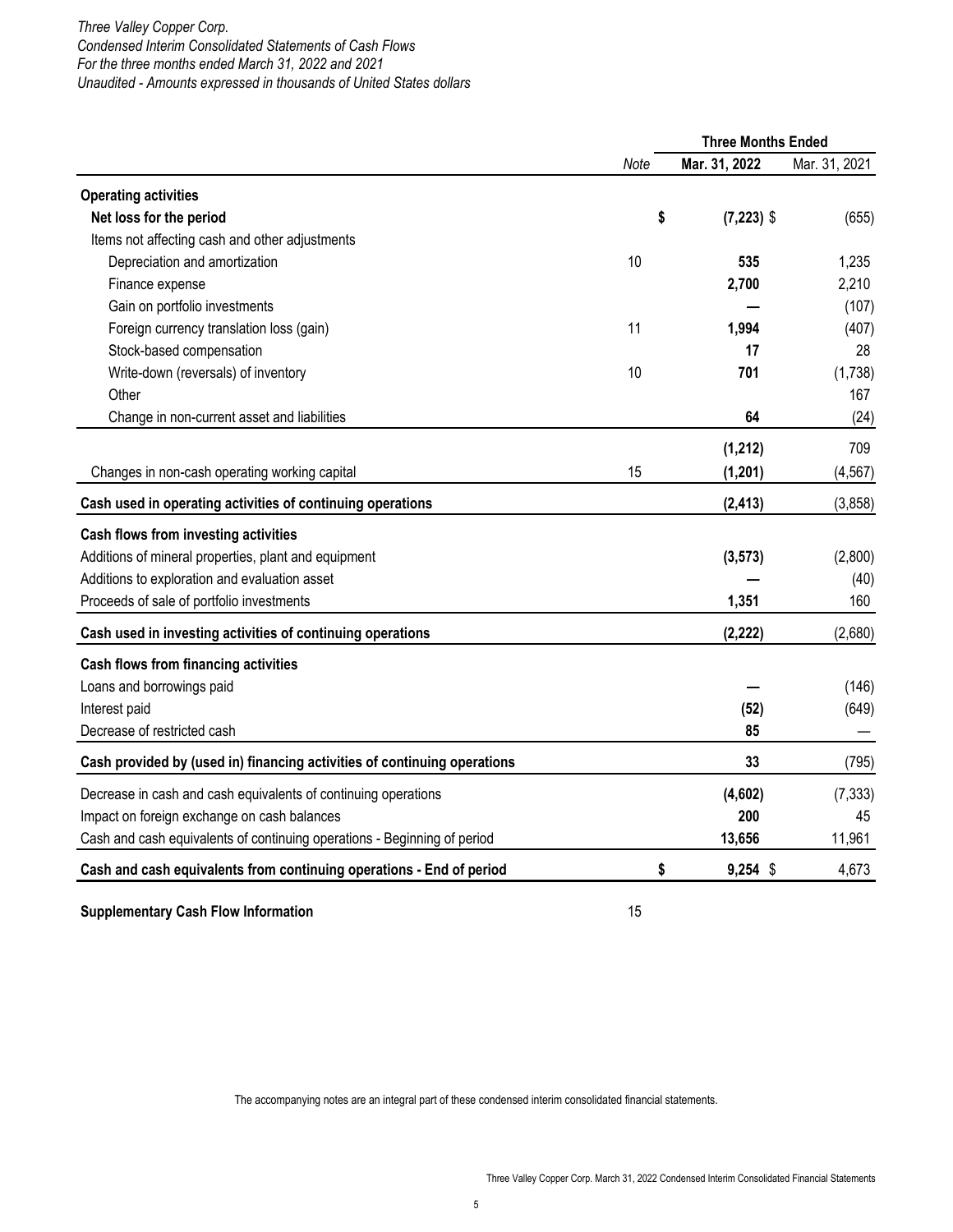# **1. Corporate Information**

Three Valley Copper Corp. (together with its subsidiaries, "**TVC**" or the "**Company**", formerly SRHI Inc.) was incorporated under the laws of British Columbia and continued under the *Canada Business Corporations Act* ("**CBCA**"). TVC is a publicly-listed company, on the TSX Venture Exchange ("**TSXV**"**),** focused on operating and expanding Minera Tres Valles SpA's ("**MTV**") copper mining operations in Chile.

The Company's principal operating business is its 95.1% equity interest in MTV. MTV's main asset is the Minera Tres Valles mining project, in the Province of Choapa, Chile which includes fully integrated processing operations and its two main mines. The major ore extraction operations include the Don Gabriel open pit mine ("**Don Gabriel**") and the Papomono underground mine ("**Papomono**"). MTV recommenced mining operations in late 2020 after temporarily ceasing mining activities in early 2020 and successfully completing a Judicial Reorganization Agreement ("**JRA**") with its creditors and key stakeholders in August 2020.

On January 10, 2022, TVC commenced trading on the OTCQB Venture Market under the symbol TVCCF. On February 9, 2022, the Company's publicly traded common share purchase warrants (TVC.WT) expired and were delisted from the TSXV.

On January 24, 2022, the Company temporarily suspended operations at Don Gabriel and stated it does not expect to resume production at Don Gabriel in 2022.

The initial construction of the Papomono block caving mine was completed in mid-January 2022. MTV chose to temporarily halt the start of the block caving operation as MTV's expected cash flows are not sufficient to fully support the ramp-up of Papomono during 2022. Increasing production input costs and the decision to suspend operations at Don Gabriel has significantly impacted MTV's ability to generate the necessary cash flows to fund the planned ramp-up of Papomono. To further preserve liquidity, MTV also suspended its exploration program and certain sustaining and expansion capital expenditures.

On March 7, 2022, the Company, with the support of the MTV's senior secured lenders (the "**Lenders**") and the underground mining contractor, decided to start the operations of the Papomono block caving mine while discussions with the Lenders continue.

The Lenders, together with the Company, expressed their intention to provide super senior secured funds to MTV, the approvals for and terms of which are being finalized. This funding, if approved, was expected to be drawn down in tranches by MTV beginning at the end of March 2022 and is expected to fund MTV into July 2022 providing the Company and the Lenders additional time to negotiate a longer-term solution for MTV, including sourcing additional capital that will be required. If approvals from the respective parties are not obtained and funding not provided, it is expected that MTV will not have sufficient funds to operate past mid-June 2022. In addition to the super senior secured funds, the Company expects MTV will require additional capital during 2022.

The Company did not pay interest due on March 31, 2022 to the Lenders as required pursuant to the terms of the amended loan facility (the "**Amended Facility**"). While the Lenders have not sent a notice of default to MTV they have expressly reserved their rights. In addition, amounts due to the unsecured creditors of the JRA (the "**Unsecured Creditors**") on March 31, 2022 were postponed until June 30, 2022 with the approval of the Creditors' Committee representing the Unsecured Creditors of the JRA.

These Financial Statements (as defined below) were approved for issue by the Board of Directors (the "**Board**") on May 24, 2022**.**

# **2. Accounting Policies and Going Concern**

# **a. Basis of Preparation and Going Concern**

These unaudited condensed interim consolidated financial statements ("**Financial Statements**") of the Company have been prepared on a going concern basis in accordance with International Financial Reporting Standards 34 - Interim Financial Reporting, and accordingly, assumes that the Company will be able to continue its operations for the foreseeable future and will be able to realize its assets and discharge its liabilities in the normal course of business as they come due. They do not contain all information and disclosures required for complete financial statements in accordance with the International Financial Reporting Standards ("**IFRS**"), as issued by the International Accounting Standards Board ("**IASB**"). Therefore, they should be read in conjunction with the Company's audited consolidated financial statements for the year ended December 31, 2021.

The Company is subject to numerous risk factors that may impact its ability to economically produce copper cathodes at MTV, such as, but not limited to, current volatile market conditions and extended and potential startup issues with Papomono and the impact of the fixed portion of its offtake arrangement (the "**Offtake**") with its principal buyer of copper cathodes. The Company has incurred significant operating losses and negative cash flows from operations in recent years and has (i) an accumulated deficit of \$295.5 million, and (ii) negative working capital of \$69.6 million, as at March 31, 2022. The Company will require further financing to meet its financial obligations, sustain its operations and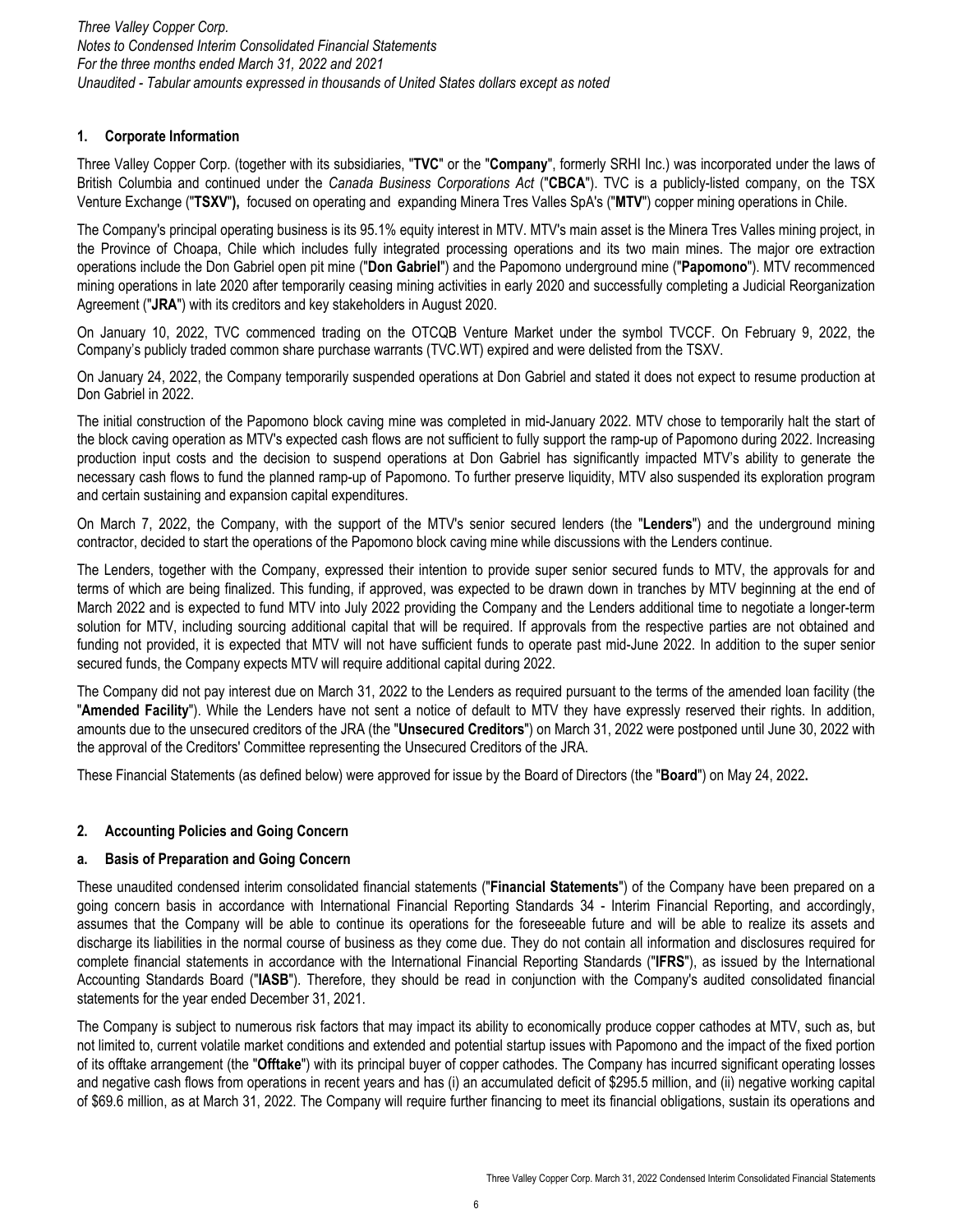ongoing capital projects in the normal course, secure the remaining non-controlling interest of MTV and expand its inventory of reserves and resources.

The Company will need to raise capital in order to further support MTV's operations including additional sustaining capital requirements to fully support the ramp-up of Papomono during 2022. MTV currently operates in a high-cost environment and additional sources of capital will be required to execute MTV's planned operations. Such financings will depend on a number of unpredictable factors, which are often beyond the control of the Company and MTV. The Company's ability to meet its long-term business strategy depends on its ability to obtain additional financing in the immediate term and to generate operational cash flow from its commercial revenues. In 2021, the Company was successful in obtaining external financing for net proceeds of \$21.6 million. In addition, the Company executed an undertaking agreement (the "**Undertaking**") with the Lenders to defer certain principal loan repayments due in 2022 and to execute a definitive binding agreement to revise the loan repayments required under the Amended Facility. The Company did not fulfill this requirement, and as a result, the Lenders are no longer bound by the terms of the Undertaking. A key milestone for MTV's future success is the continued ramp-up of production from the Papomono mine through 2022 and into 2023, the initial construction of which was completed in January 2022. Management estimates that additional sustaining capital requirements and working capital will be required in 2022. The Papomono mine ramp up and its future production of copper ore depends on several factors some of which may be out of the Company's control.

Management is of the opinion that additional working capital will be required from external sources to meet the Company's liabilities and commitments as they become due and to execute its business strategy, including the ramp-up of Papomono. There is no assurance that additional financing will be available on a timely basis or on terms acceptable to the Company. The Company has suspended mining operations at Don Gabriel and is in negotiations with the Lenders to amend the terms of the Amended Facility. There is no assurance that the negotiations will be successful. On March 31, 2022, MTV did not pay interest due to the Lenders and consequently effective that date the Company is in default with the terms of the Amended Facility and the Lenders may exercise their security rights and/or remedies pursuant to the terms of the Amended Facility. As a result of MTV's current financial situation and the interruption in its operations, certain defaults of the Amended Facility have occurred and are continuing, consequently the total outstanding amounts due under the Amended Facility are classified as current liabilities. In addition, the amounts due to the Unsecured Creditors under the terms of the JRA are classified as current liabilities.

These circumstances result in material uncertainties that cast significant doubt upon the Company's ability to continue as a going concern, and the ultimate appropriateness of the use of accounting principles applicable to a going concern. These Financial Statements do not reflect the adjustments to the carrying values of assets and liabilities, the reported revenues and expenses, and the balance sheet classifications used, that would be necessary if the Company were unable to achieve profitable operations or to obtain adequate financing or successfully renegotiate the terms of the amended debt facility. These adjustments would likely be material.

The Company's presentation currency is the United States ("**USD**") dollar. Reference herein of \$ or USD is to USD dollars, CAD is to Canadian dollars and CLP refers to the Chilean peso.

These Financial Statements have been prepared on a historical cost basis except for financial assets valued at fair value through profit or loss ("**FVTPL**") which is measured at fair value.

Balance sheet items are classified as current if receipt or payment is due within twelve months. Otherwise, they are presented as noncurrent.

Due to rounding, numbers presented may not add up precisely to totals provided.

# **3. Significant Judgments, Estimates and Assumptions**

The preparation of these Financial Statements in accordance with IFRS requires the use of certain critical accounting estimates. These estimates are based on management's best knowledge of the relevant facts and circumstances taking into account previous experience, but actual results may differ materially from the amounts included in the Financial Statements.

In preparing these Financial Statements, the significant judgments made by management in applying the Company's accounting policies and the key sources of estimation uncertainty were the same as those that applied to the Company's audited consolidated financial statements for the year ended December 31, 2021.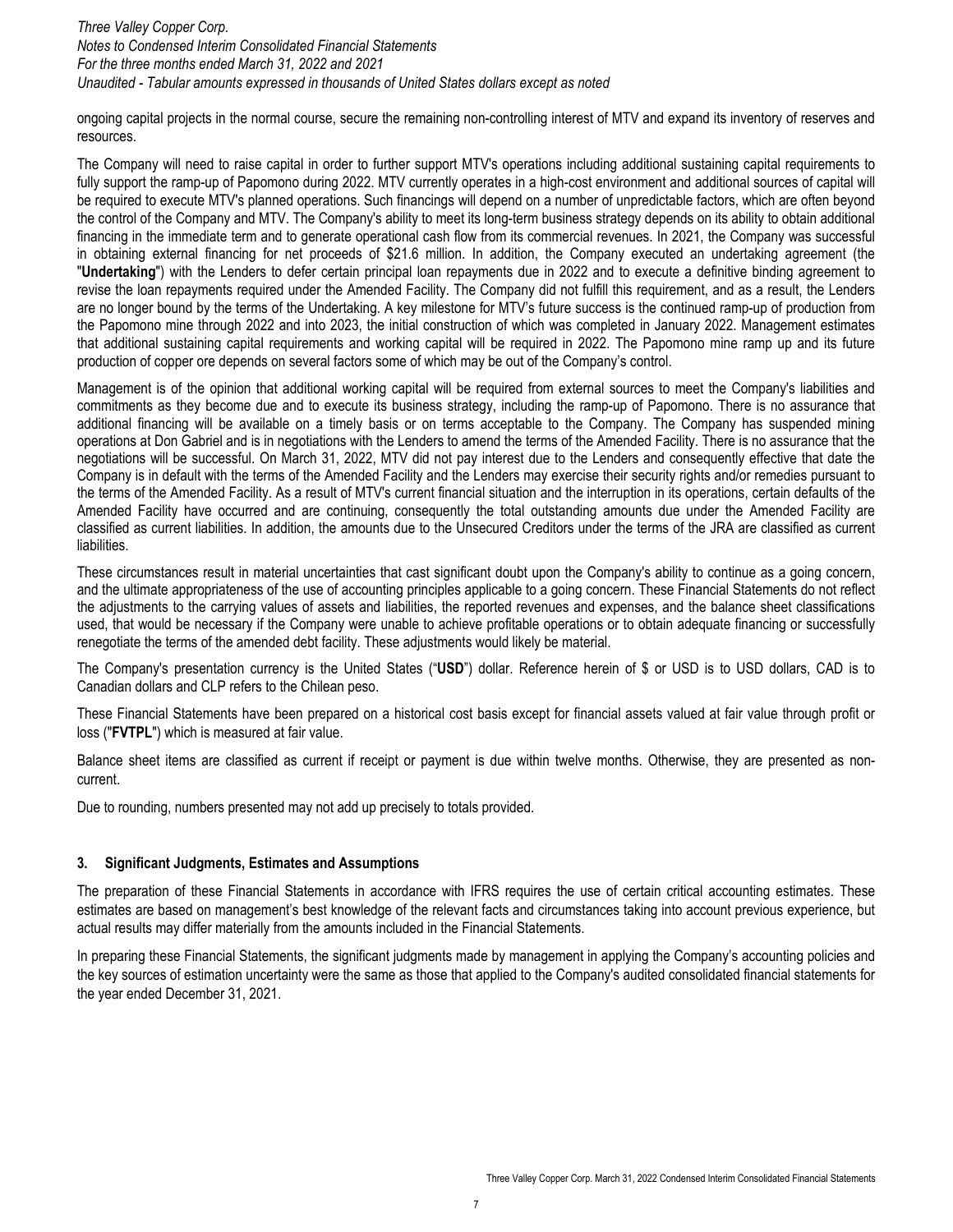### **4. Inventories**

|                                  | As at |               |  |               |
|----------------------------------|-------|---------------|--|---------------|
|                                  |       | Mar. 31, 2022 |  | Dec. 31, 2021 |
| Supplies and consumables         | \$    | $1,249$ \$    |  | 1,156         |
| Work in progress                 |       | 11,587        |  | 11,950        |
| Copper cathodes                  |       | 2,842         |  | 3,633         |
|                                  |       | 15,678        |  | 16,739        |
| Non-current portion of inventory |       | 9,008         |  | 9,008         |
|                                  | S     | 24,686 \$     |  | 25,747        |

Inventories are valued at the lower of cost and net realizable value at each reporting period. For the three months ended March 31, 2022, the Company recorded a net write-down of work-in-progress inventory of \$0.7 million, primarily due to increased operating costs during the period as a result of the suspension of Don Gabriel and minimal production from the Papamono block caving operations.

For the three months ended March 31, 2021, the Company recorded a reversal of previous year's write-downs of inventory of \$1.7 million, primarily related to changes in the expected copper price. The write-down of inventories has been presented in a separate component of cost of sales (see Note 10).

# **5**. **Mineral Properties, Plant and Equipment**

| Cost                        | <b>Mineral</b><br>properties | Land   | <b>Building and</b><br>mining facilities | <b>Machinery and</b><br>equipment | Total   |
|-----------------------------|------------------------------|--------|------------------------------------------|-----------------------------------|---------|
| As at January 1, 2021       | \$<br>36,013 \$              | 665 \$ | 44,015 \$                                | 16,630 \$                         | 97,323  |
| Additions, net of disposals | 13,297                       |        | 183                                      | 776                               | 14,256  |
| Foreign exchange impact     | (553)                        |        |                                          |                                   | (553)   |
| As at December 31, 2021     | 48,757                       | 665    | 44,198                                   | 17,406                            | 111,026 |
| Additions, net of disposals | 3,956                        |        |                                          | 20                                | 3,976   |
| Foreign exchange impact     | 433                          |        |                                          |                                   | 433     |
| As at March 31, 2022        | 53,146 \$                    | 665 \$ | 44,198 \$                                | 17,426 \$                         | 115,435 |

| <b>Accumulated depreciation</b> | <b>Mineral</b><br>properties | Land   | <b>Building and</b><br>mining facilities | <b>Machinery and</b><br>equipment | <b>Total</b> |
|---------------------------------|------------------------------|--------|------------------------------------------|-----------------------------------|--------------|
| As at January 1, 2021           | \$<br>$(14, 977)$ \$         | $-$ \$ | $(17, 471)$ \$                           | $(4,829)$ \$                      | (37, 277)    |
| Depreciation expense            | (1,714)                      |        | (1,714)                                  | (1,211)                           | (4,639)      |
| Impairment                      | (3,611)                      |        | (4,603)                                  | (1, 163)                          | (9, 377)     |
| As at December 31, 2021         | (20, 302)                    |        | (23, 788)                                | (7, 203)                          | (51, 293)    |
| Depreciation expense            | (107)                        |        | (195)                                    | (192)                             | (494)        |
| As at March 31, 2022            | $(20, 409)$ \$               | \$     | $(23,983)$ \$                            | $(7,395)$ \$                      | (51, 787)    |
| Net book value                  |                              |        |                                          |                                   |              |
| As at December 31, 2021         | \$<br>28,455 \$              | 665 \$ | 20,410 \$                                | 10,203 \$                         | 59,733       |
| As at March 31, 2022            | \$<br>32,737 \$              | 665 \$ | 20,215 \$                                | 10,031 \$                         | 63,648       |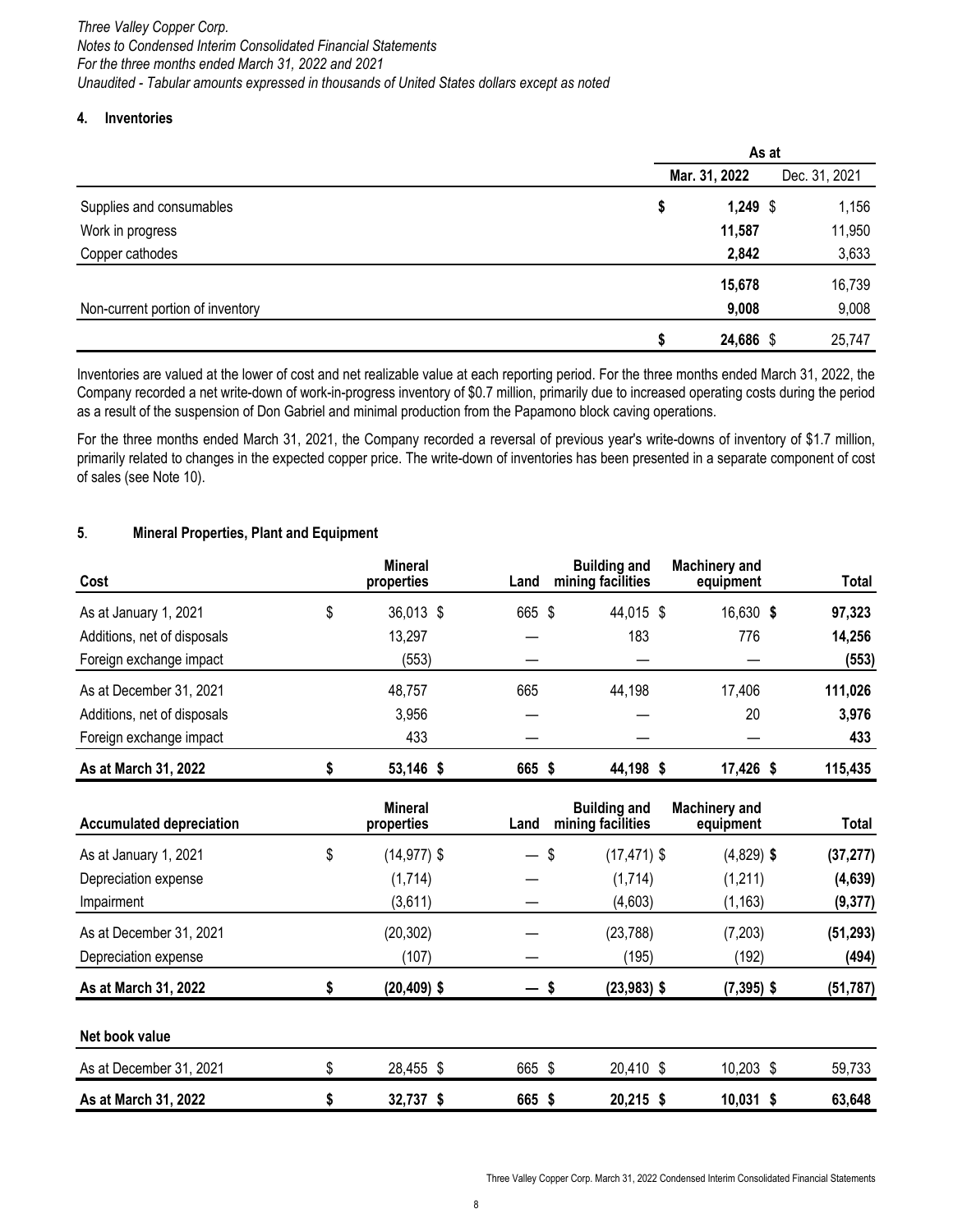## **6**. **Accounts Payable and Accrued Liabilities**

|                            |               | As at  |               |  |
|----------------------------|---------------|--------|---------------|--|
|                            | Mar. 31, 2022 |        | Dec. 31, 2021 |  |
| Trade accounts payable     |               | 13,069 | 12,975        |  |
| <b>Accrued liabilities</b> |               | 4,547  | 4,629         |  |
| Other provisions           |               | 682    | 603           |  |
|                            | S             | 18,298 | 18,207        |  |

# **7. Loans and Borrowings**

|                                                      | As at         |           |               |  |
|------------------------------------------------------|---------------|-----------|---------------|--|
|                                                      | Mar. 31, 2022 |           | Dec. 31, 2021 |  |
| Secured prepayment facility (the "Amended Facility") | \$            | 54,615 \$ | 53,067        |  |
| Secured term loan                                    |               | 182       | 292           |  |
| Unsecured Debt <sup>1</sup>                          |               | 22,814    | 20,750        |  |
| Leases                                               |               | 291       | 360           |  |
| Total                                                |               | 77,902    | 74,469        |  |
| Less: current portion                                |               | 77,687    | 74,251        |  |
|                                                      |               | $215$ \$  | 218           |  |

Included in Unsecured Debt is subordinated debt of \$0.8 million (December 31, 2021 - \$0.8 million) due to certain executives of MTV and subordinated debt of \$6.4 million (December 31, 2021 - \$5.7 million) due to Porto San Giorgio SpA, the minority shareholder of MTV. All principal and interest associated with these amounts are subordinated to the JRA and Amended Facility.

On August 24, 2020, creditors of MTV approved the JRA with support from 100% of the Lenders and 93% of the Unsecured Creditors. As a result of the JRA, a significant portion of accounts payable and accrued liabilities at that date were converted to long-term debt (the "**Unsecured Debt**") and the terms of the secured prepayment facility (the **"Facility**") were amended (the "**Amended Facility**").

On November 22, 2021, the Company and its subsidiaries executed the Undertaking with the Lenders to execute a binding agreement to amend the loan repayment terms of the Amended Facility on or prior to September 30, 2022. Under the terms of the Undertaking the Lenders have agreed not to accelerate or enforce their rights or remedies under the Amended Facility should MTV fail to (i) make scheduled loan repayments on March 31, 2022, June 30, 2022 and September 30, 2022 and/or (ii) replenish the operating reserve account to reestablish the minimum reserve as required under the Amended Facility (each, a "**Specific Event of Default**"). As per the terms of the Undertaking, the forbearance period is from November 22, 2021 to October 1, 2022. The Undertaking also provides that the net proceeds of the bought-deal offering closed on November 25, 2021 (the "**Bought-Deal Financing**") will not be used to repay any of the loans outstanding under the Amended Facility during the forbearance period. The Lenders will cease to be bound by the Undertaking should the Company not invest the net proceeds received from CAD\$16.0 million of the Bought-Deal Financing into MTV between the closing of the financing on November 25, 2021 and April 30, 2022, if an event of default occurs under the Amended Facility other than a Specified Event of Default, or if the Company and the Lenders fail to enter into a definitive agreement by September 30, 2022, pursuant to which the loan repayment schedule in the Amended Facility is revised.

On March 31, 2022, MTV did not pay interest due to the Lenders and consequently effective that date MTV is in default with the terms of the Amended Facility. In addition, TVC has not remitted the approximate \$2.5 million remaining net proceeds of the Bought-Deal Financing to MTV by April 30, 2022 and the Lenders may exercise their security rights and/or remedies pursuant to the terms of the Amended Facility. As a result of MTV's current financial situation and the interruption in its operations, certain defaults of the Amended Facility have occurred and are continuing, consequently the total outstanding amounts due under the Amended Facility are classified as current liabilities. In addition, the amounts due to the Unsecured Creditors under the terms of the JRA are classified as current liabilities.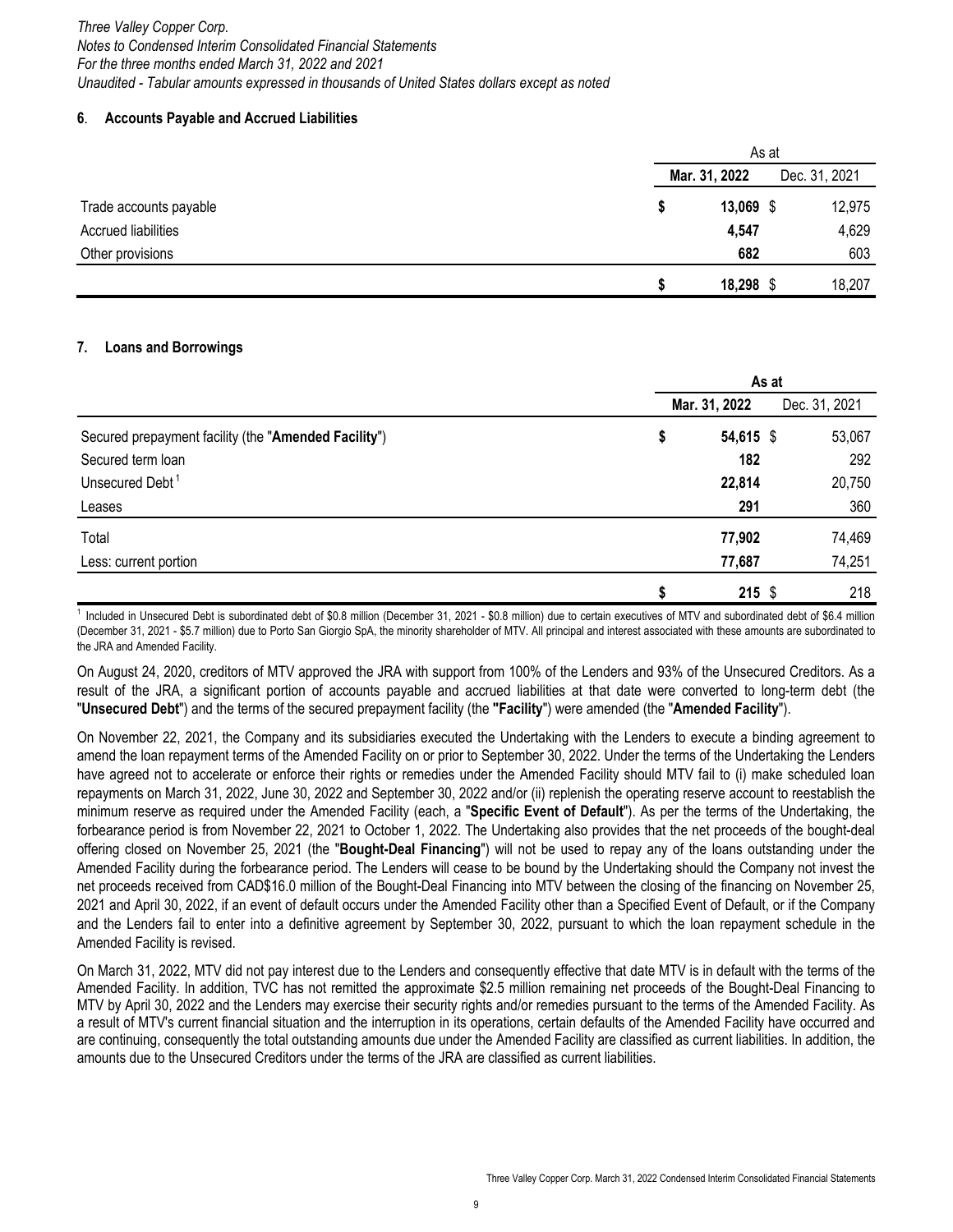# **8. Equity**

*a) Authorized*

Unlimited common shares with no par value.

The holders of the common shares are entitled to one vote per share and are entitled to dividends, when and if declared by the Board, and to the distribution of the residual assets of the Company in the event of the liquidation, dissolution or winding-up of the Company.

*b) Issued and outstanding*

|                                 | <b>Common shares</b><br>(# ) | Amount  |
|---------------------------------|------------------------------|---------|
| Balance - December 31, 2021     | 112,452,942                  | 321.787 |
| Exercise of warrants            | 12                           |         |
| <b>Balance - March 31, 2022</b> | 112,452,954                  | 321,787 |

# *c) Common Share purchase warrants*

Common share purchase warrants outstanding were as follows:

|                                 | Warrants(#)     | Amount  |
|---------------------------------|-----------------|---------|
| Balance - December 31, 2021     | 283,446,320 \$  | 10,301  |
| Expiry of warrants              | (201, 117, 320) | (6,026) |
| Exercise of warrants            | (240)           |         |
| <b>Balance - March 31, 2022</b> | 82,328,760      | 4,275   |

On February 9, 2022, the Company's publicly traded common share purchase warrants (TVC.WT) expired and were delisted from the TSXV.

# *d) Stock options*

The number of stock options outstanding as at March 31, 2022 was 2.5 million (December 31, 2021: 2.5 million) at a weighted average exercise price of CAD\$0.32 (December 31, 2021: CAD\$0.32). The number of stock options vested as at March 31, 2022 was 2.4 million (December 31, 2021: 2.4 million).

|                                                |                   | Weighted<br>average<br>exercise price |
|------------------------------------------------|-------------------|---------------------------------------|
|                                                | Stock options (#) | (per unit), CAD                       |
| Balance - December 31, 2021 and March 31, 2022 | 2,500,000 \$      | 0.32                                  |
| f)<br>DSUs and RSUs                            |                   |                                       |
|                                                | DSUs (#)          | $RSUs$ $(\#)$                         |
| Outstanding, December 31, 2021                 | 410,963           | 155,312                               |
| Granted                                        | 508,130           | 325,203                               |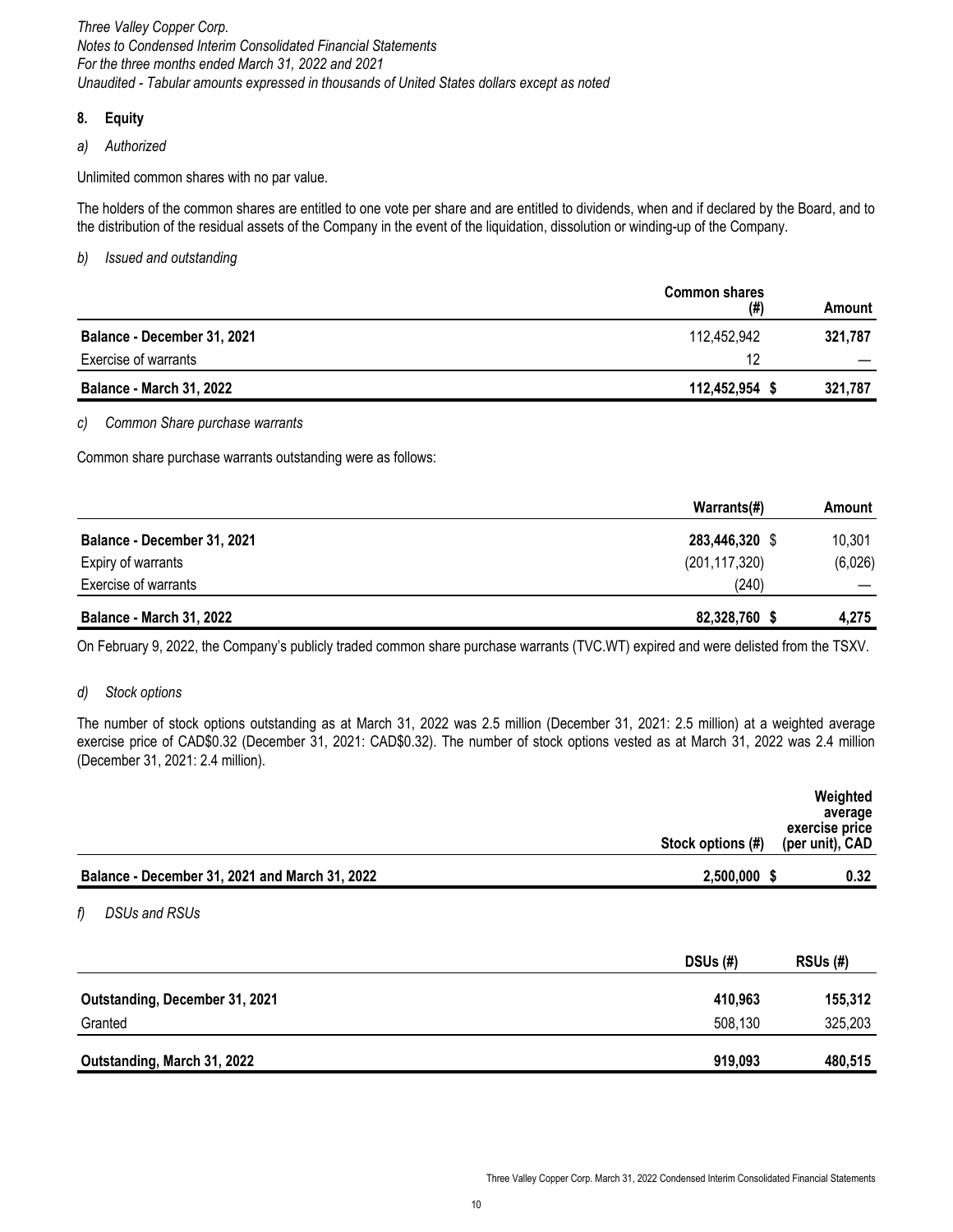## **9. Revenues**

|                            |                    | Three months ended |  |  |
|----------------------------|--------------------|--------------------|--|--|
|                            | Mar. 31, 2022      | Mar. 31, 2021      |  |  |
| Copper cathodes<br>Tolling | 10,878 $$$<br>S    | 6,942<br>58        |  |  |
|                            | $10,878$ \$<br>-11 | 7,000              |  |  |

Revenue from copper cathodes for the three months ended March 31, 2022 include \$0.1 million of pricing adjustments due to timing differences for settlement of sales. Pricing adjustments due to timing differences for settlement of sales for the three months ended March 31, 2021 were \$nil.

Beginning in 2021, the tolling contract was converted to an ore purchase contract.

During 2020, MTV and the offtake provider (one of MTV's Lenders) agreed to and executed an increase to the fixed price portion originally agreed to in the Offtake from 25% to 40% of forecasted copper production at a fixed price of \$2.89 per pound from August 2020 to July 2022.

Effective August 1, 2021, MTV executed an amendment to the Offtake specific to the fixed price sales component with its principal buyer of copper cathode. Under the terms of the amendment, the remaining monthly deliveries of copper cathode due under the fixed price portion of the Offtake were deferred until May 1, 2022 and all sales of copper cathode commencing August 1, 2021 until April 30, 2022 were sold at the prevailing spot price for copper cathode, less a nominal amount. The remaining 12 months of contracted delivery amounts of the fixed price portion of the contract were expected to resume on May 1, 2022 at the previous agreed fixed price of \$2.89 per pound. Currently, the fixed price portion of the Offtake has not restarted effective May 1, 2022 and the Company is in negotiations with the Lenders to modify the terms of the fixed price portion of the Offtake. During the first quarter of 2022, 100% of copper cathodes produced by MTV was sold at the prevailing spot price for copper cathode, less a nominal amount, as a result of the amendment to the Offtake.

# **10**. **Cost of Sales**

|                                    | Three months ended |             |               |  |
|------------------------------------|--------------------|-------------|---------------|--|
|                                    | Mar. 31, 2022      |             | Mar. 31, 2021 |  |
| Direct mining and plant costs      | \$                 | $5,775$ \$  | 5,990         |  |
| Write-down (reversal) of inventory |                    | 701         | (1,738)       |  |
| <b>Salaries</b>                    | 1,404              |             | 1,391         |  |
| Depreciation and amortization      |                    | 535         | 1,235         |  |
| Purchase of ore from third parties | 3,347              |             | 1,768         |  |
| Other                              |                    | 69          | 48            |  |
| Change in inventory                |                    | 478         | (3,835)       |  |
|                                    | \$                 | $12,309$ \$ | 4,859         |  |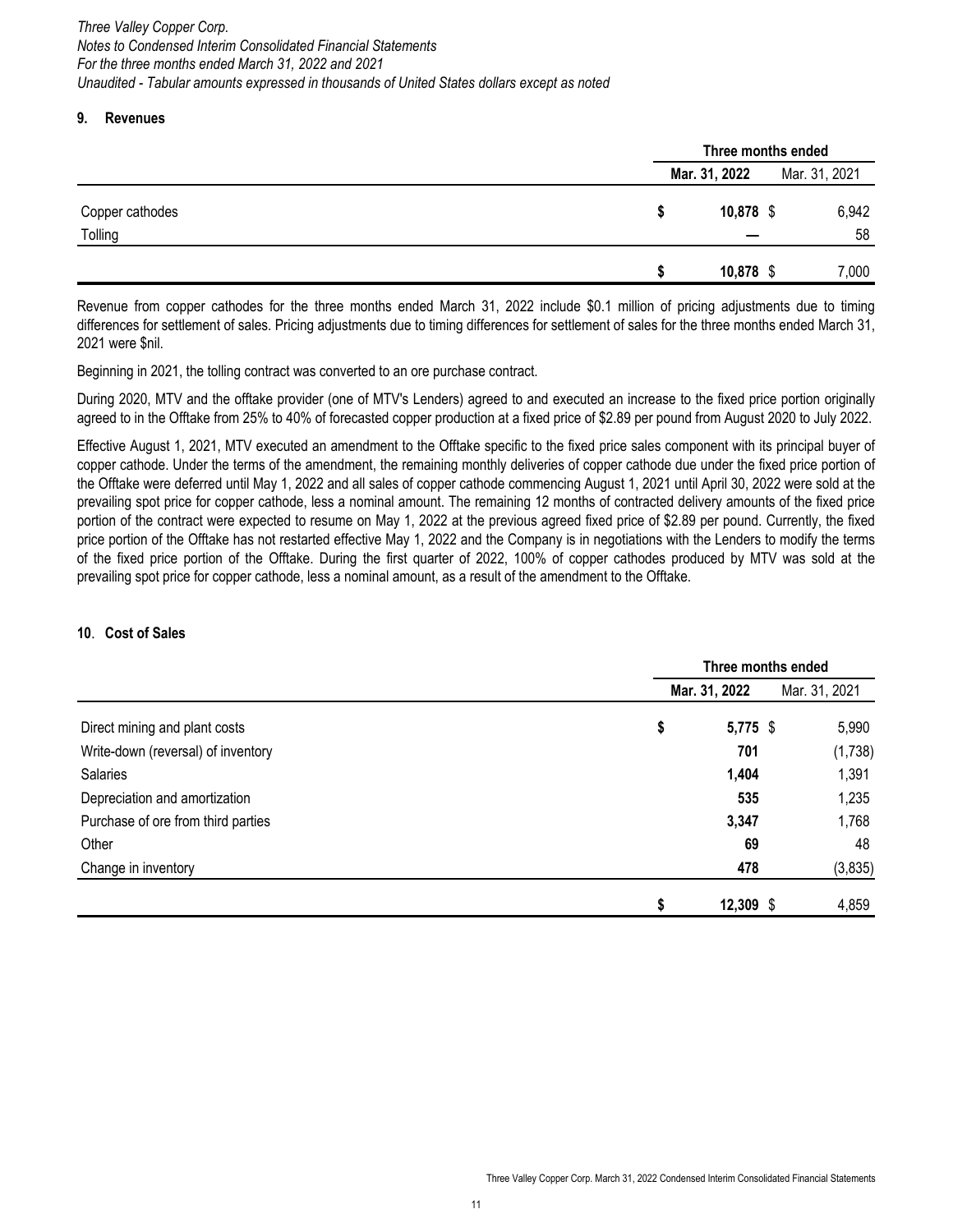# **11. Other (loss) income, net**

|                                          | Three months ended |               |  |
|------------------------------------------|--------------------|---------------|--|
|                                          | Mar. 31, 2022      | Mar. 31, 2021 |  |
| Interest and other income (loss)         | 110S               | (142)         |  |
| Foreign currency translation (loss) gain | (1, 994)           | 407           |  |
|                                          | $(1,884)$ \$       | 265           |  |

# **12**. **Impairment of MTV CGU**

In the fourth quarter of 2021, the Company began its budgeting process that was completed in 2022. Management observed changes to MTV's future cash flows reflecting adjustments to key mine planning, cost and working capital assumptions, near-term capital requirements and its future outlook on copper prices. In addition, the mining operations at Don Gabriel were suspended in January 2022 due to continuing underperformance of the mine. Together, these impairment indicators to the MTV CGU mine plan resulted in a review event to determine the recoverability of the carrying value of the MTV CGU.

Management engaged an independent third-party to assist management in preparing a valuation for impairment analyses that concluded that the recoverable amount of the MTV CGU was lower than its carrying value as at December 31, 2021. The valuation was prepared using the fair value less cost of disposal approach (Level 3 of the fair value hierarchy). From these analyses, management concluded that an impairment charge of \$9.4 million was warranted and was recorded as a reduction in the carrying value of MTV's mineral properties, plant and equipment assets on a proportional basis.

There was no further impairment or reversal of a previous impairment of the MTV CGU during the three months ended March 31, 2022.

# **13. Contingencies and Commitments**

In the normal course of business, the Company is aware of certain claims and potential claims. The outcome of these claims and potential claims is not determinable at this time, although the Company does not believe these claims and potential claims will have a material adverse effect on the Company's results of operations or financial position.

Contractual obligations of the Company as at March 31, 2022 are as follows:

|                                                       | More than 3      |                         |          |              |  |  |
|-------------------------------------------------------|------------------|-------------------------|----------|--------------|--|--|
|                                                       | 1 year           | $1 - 3$ years           | years    | <b>Total</b> |  |  |
| Accounts payable and accrued liabilities <sup>1</sup> | \$<br>18,030 \$  | \$<br>$\qquad \qquad -$ | $-$ \$   | 18,030       |  |  |
| <b>Amended Facility</b>                               | 56,369           |                         |          | 56,369       |  |  |
| Unsecured Debt under the JRA                          | 25,472           |                         |          | 25,472       |  |  |
| Leases                                                | 115              | 103                     | 277      | 495          |  |  |
| Term Loan                                             | 182              |                         |          | 182          |  |  |
| Other liabilities                                     | 764              | 660                     | 1,552    | 2,976        |  |  |
| Reclamation and other closure provisions              |                  |                         | 5,442    | 5,442        |  |  |
| As at March 31, 2022                                  | \$<br>100,932 \$ | 763 \$                  | 7,271 \$ | 108,966      |  |  |

 $1$  Included in Accounts payable and accrued liabilities are commitments to purchase mining operating supplies of \$0.6 million.

Subsequent to TVC's equity contribution to MTV on June 3, 2021, the minority shareholder of MTV (the "**Minority Shareholder**"), who did not participate in the contribution of funding to MTV, commenced an arbitration proceeding against the Company and its subsidiaries claiming the funding to MTV was not completed in accordance with the terms of the MTV shareholders' agreement (the "**SHA**"). The Minority Shareholder has filed a request for arbitration under the SHA pursuant to the rules of the International Court of Arbitration of the International Chamber of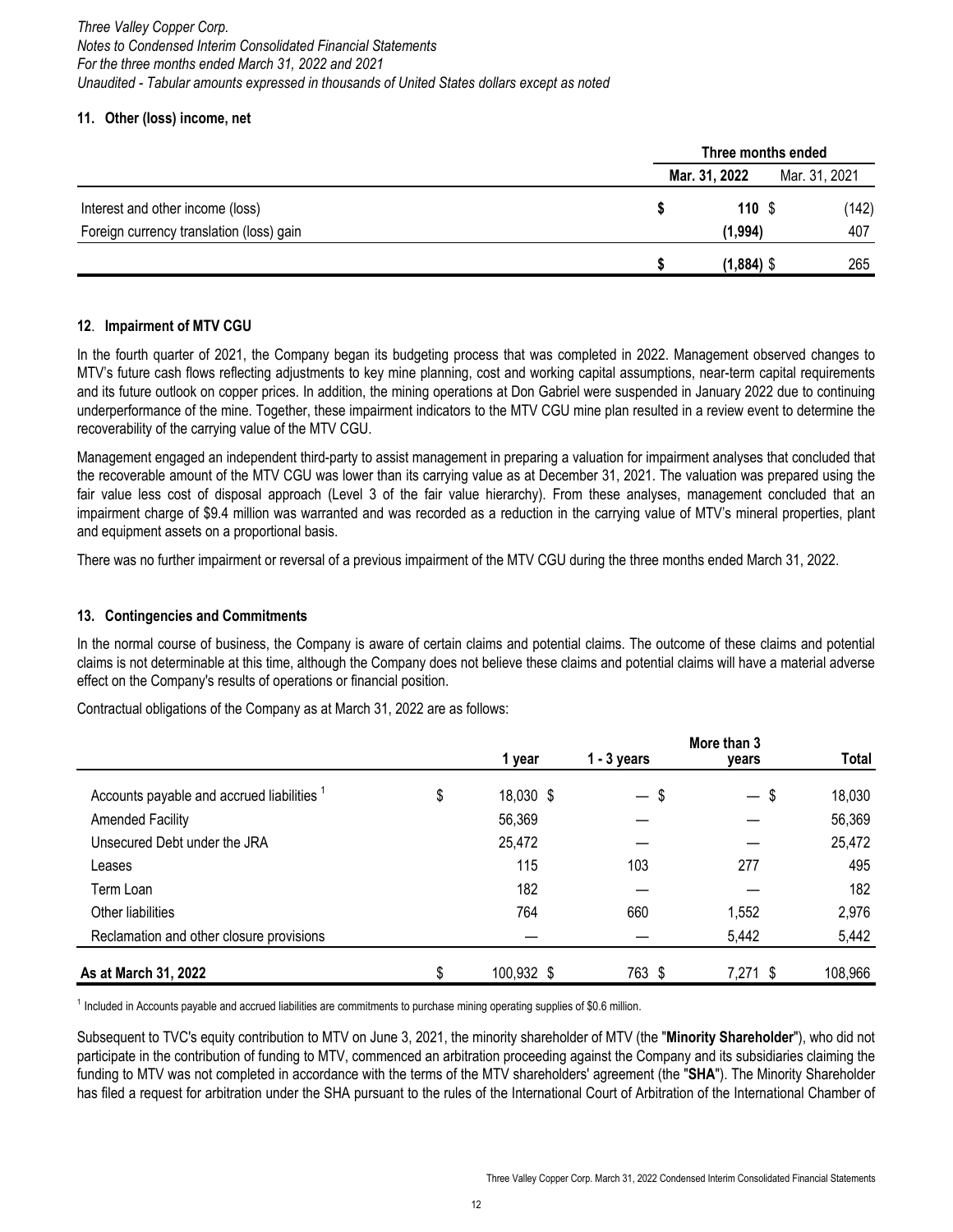Commerce (the "**ICC**") alleging that the equity contribution of TVC did not comply with the SHA and claiming damages of \$16 million. The Company and its legal counsel believe the claims of the Minority Shareholder are without merit and the Company has acted appropriately and in accordance with the SHA, and Chilean law in all respects. As the Company is confident in its legal position it has not provided for a possible settlement provision in these Financial Statements. Currently, it is expected that the ICC arbitration will be completed in late 2022 and the Company will continue to monitor the arbitration proceedings.

# **14**. **Operating Segments**

The Company has two reportable segments. MTV is the Company's principal operating business. Corporate includes the Canadian publicly traded corporation which holds legacy portfolio investments, which are in the process of being dissolved, and its indirect ownership of MTV.

Significant information relating to reportable operating segments is summarized below:

| As at March 31, 2022                       | <b>MTV</b>                   | Corporate |        | Total               |
|--------------------------------------------|------------------------------|-----------|--------|---------------------|
| <b>Total assets</b>                        | \$<br>96,727 \$              | 7,677 \$  |        | 104,404             |
| <b>Total liabilities</b>                   | \$<br>104,619 \$             |           | 710 \$ | 105,329             |
| As at December 31, 2021                    | <b>MTV</b>                   | Corporate |        | Total               |
| <b>Total assets</b>                        | \$<br>99,798 \$              | 8,174 \$  |        | 107,972             |
| <b>Total liabilities</b>                   | \$<br>100,954 \$             |           | 840 \$ | 101,794             |
| Three Months Ended March 31, 2022          | <b>MTV</b>                   | Corporate |        | Total               |
| Revenue<br>Cost of sales                   | \$<br>10,878 \$<br>(12, 309) |           | $-$ \$ | 10,878<br>(12, 309) |
| Gross loss                                 | 1,431                        |           |        | 1,431               |
| <b>Expenses</b>                            |                              |           |        |                     |
| General and administrative expenses        | 547                          | 486       |        | 1,033               |
| General exploration and evaluation expense | 175                          |           |        | 175                 |
| Finance expenses, net                      | 2,700                        |           |        | 2,700               |
| Other loss (income), net                   | 1,893                        |           | (9)    | 1,884               |

**Net loss for the period 6.746 \$ 6,746 \$ 477 \$ 7,223**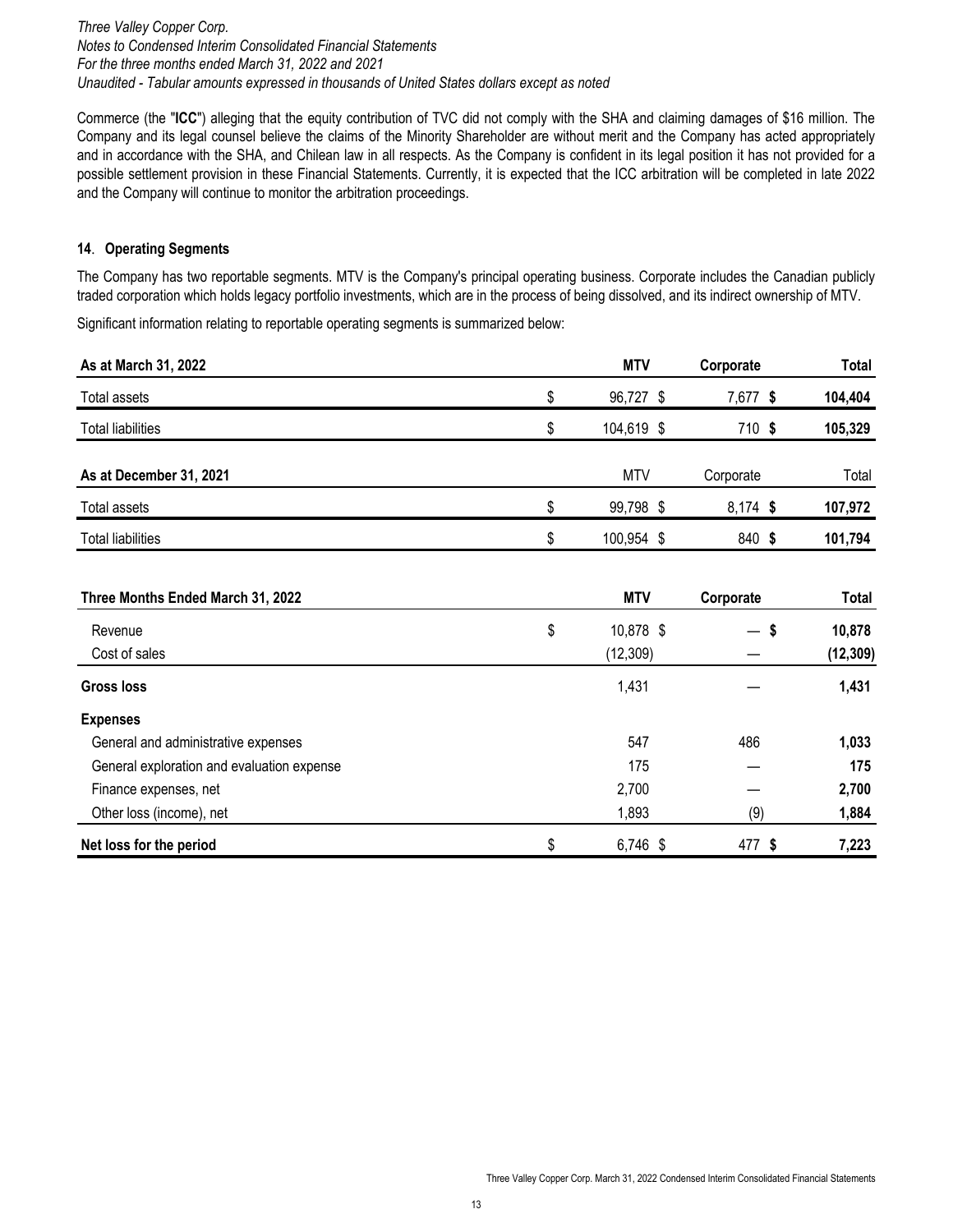| Three Months Ended March 31, 2021   | <b>MTV</b>     | Corporate | <b>Total</b> |
|-------------------------------------|----------------|-----------|--------------|
| Revenue                             | \$<br>7,000 \$ | $-s$      | 7,000        |
| Cost of sales                       | (4, 859)       |           | (4, 859)     |
| <b>Gross profit</b>                 | (2, 141)       |           | (2, 141)     |
| <b>Expenses</b>                     |                |           |              |
| General and administrative expenses | 547            | 409       | 956          |
| Gain on portfolio investments       |                | (107)     | (107)        |
| Finance expenses, net               | 2,212          |           | 2,212        |
| Other income, net                   | (261)          | (4)       | (265)        |
| Net loss for the period             | \$<br>$357$ \$ | 298 \$    | 655          |

For the three months ended March 31, 2022, 100% of the revenues (\$10.9 million) was from one customer. For the three months ended March 31, 2021, 99% of the revenues (\$6.9 million) was from one customer.

# **15. Supplementary Cash Flow Information**

### **Net Change in Non-Cash Operating Working Capital**

|                                                  | Three months ended |               |               |  |
|--------------------------------------------------|--------------------|---------------|---------------|--|
|                                                  |                    | Mar. 31, 2022 | Mar. 31, 2021 |  |
| Net (increase) decrease in:                      |                    |               |               |  |
| Trade and other receivables                      | \$                 | 457 \$        | (226)         |  |
| Inventories                                      |                    | 296           | (4,310)       |  |
| Other current assets                             |                    | 50            | 742           |  |
| Net increase (decrease) in:                      |                    |               |               |  |
| Accounts payable and accrued liabilities         |                    | (1, 573)      | 812           |  |
| Deferred revenue                                 |                    | (431)         | (1,585)       |  |
| Net change in non-cash operating working capital | S                  | $(1,201)$ \$  | (4, 567)      |  |

#### **16. Related Party Transactions**

The Company entered into the following transactions with related parties during the three months ended March 31, 2022 and 2021. Transactions with related parties are recorded at the price agreed between the parties. Transactions in the normal course of business are measured at the monetary amount, which is the amount of consideration established, agreed to and paid by the related parties based on standard commercial terms.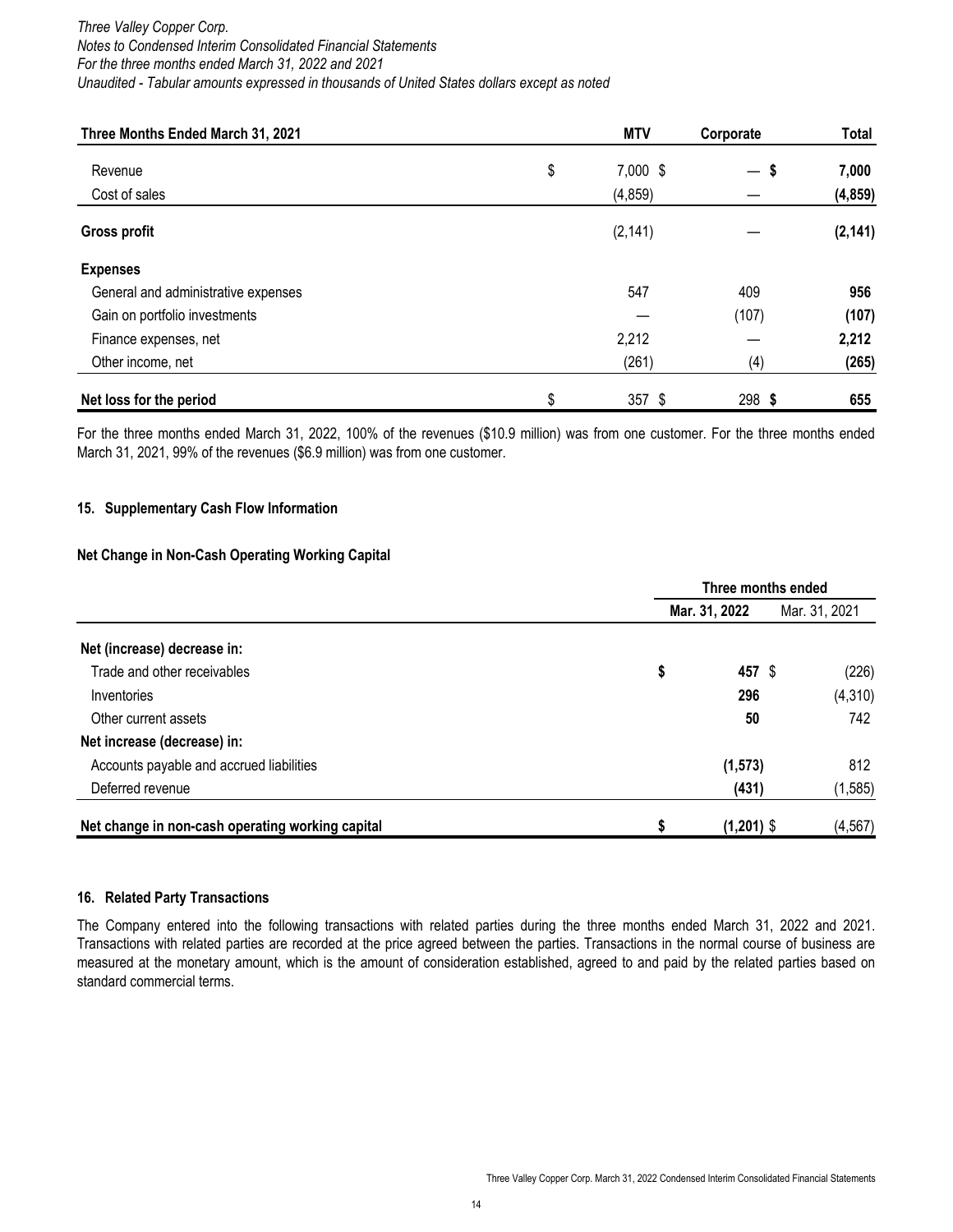## *a) Key Management Compensation*

Compensation for services paid or payable to executive officers and independent directors of the Company is shown below:

|                                                                                                                                                                                                                       | Three months ended |            |               |          |
|-----------------------------------------------------------------------------------------------------------------------------------------------------------------------------------------------------------------------|--------------------|------------|---------------|----------|
|                                                                                                                                                                                                                       | Mar. 31, 2022      |            | Mar. 31, 2021 |          |
| Compensation paid by and on behalf of TVC for executive management services provided to the Company (including stock-based compensation) <sup>(1)</sup><br>Directors fees and stock-based compensation <sup>(2)</sup> |                    | 111S<br>48 |               | 82<br>91 |
|                                                                                                                                                                                                                       |                    | 159 S      |               | 173      |

 $<sup>(1)</sup>$  During the three months ended March 31, 2022, the Company issued 325,203 RSUs and \$16 thousand was recognized as compensation paid for executive management</sup> services. The RSUs vest on January 1, 2024.

 $^{(2)}$  During the three months ended March 31, 2022, the Company issued 508,130 DSUs and \$25 thousand was recognized as stock-based compensation. All DSUs have vested.

### *b) Mine Contracting Services*

As at March 31, 2022, a balance of \$8.5 million payable to Porto San Giorgio SpA remained outstanding as Unsecured Debt as a result of the JRA (December 31, 2021: \$7.7 million) (see Note 7). Porto San Giorgio SpA is the minority shareholder of MTV. No transactions occurred during the three months ended March 31, 2022.

### *c) MTV Management Loan*

In 2018 and 2019, certain executives of MTV entered into loan agreements with MTV. All principal and interest is subordinated to the JRA and the Amended Facility.

As of March 31, 2022, \$0.8 million of principal and interest was outstanding. (December 31, 2021: \$0.8 million)

# **17. Fair Value Estimation**

All of the Company's portfolio investments are carried at fair value. TVC includes portfolio investments in private companies in Level 3 of the fair value hierarchy because they trade infrequently and have limited observable inputs.

The Company has provided fair market disclosure for its portfolio of investments by industry groups. The mining industry group consists of one mining company (2021 - one company) that is in care and maintenance and undergoing dissolution. The agricultural group consists of one company undergoing dissolution.

The following table presents the classification within the levels of the fair value hierarchy.

| As at March 31, 2022     | Level 1                                    | Level 2                        | Level 3                                | Total        |
|--------------------------|--------------------------------------------|--------------------------------|----------------------------------------|--------------|
| Investment - mining      | \$<br>\$<br>$-$                            | \$<br>$\overline{\phantom{0}}$ | 632 \$                                 | 632          |
| Investment - agriculture |                                            |                                | 131                                    | 131          |
| Deferred revenue         |                                            | 2,509                          | - \$<br>$\qquad \qquad \longleftarrow$ | 2,509        |
|                          | \$<br>— \$                                 | 2,509 \$                       | 763 \$                                 | 3,272        |
| As at December 31, 2021  | Level 1                                    | Level 2                        | Level 3                                | <b>Total</b> |
| Investment - mining      | \$<br>\$<br>$\qquad \qquad \longleftarrow$ | S<br>$\qquad \qquad -$         | 1,972 \$                               | 1,972        |
| Investment - agriculture |                                            |                                | 129                                    | 129          |
| Deferred revenue         |                                            | 2,940                          |                                        | 2,940        |
|                          | \$<br>\$<br>$\overline{\phantom{0}}$       | 2,940 \$                       | $2,101$ \$                             | 5,041        |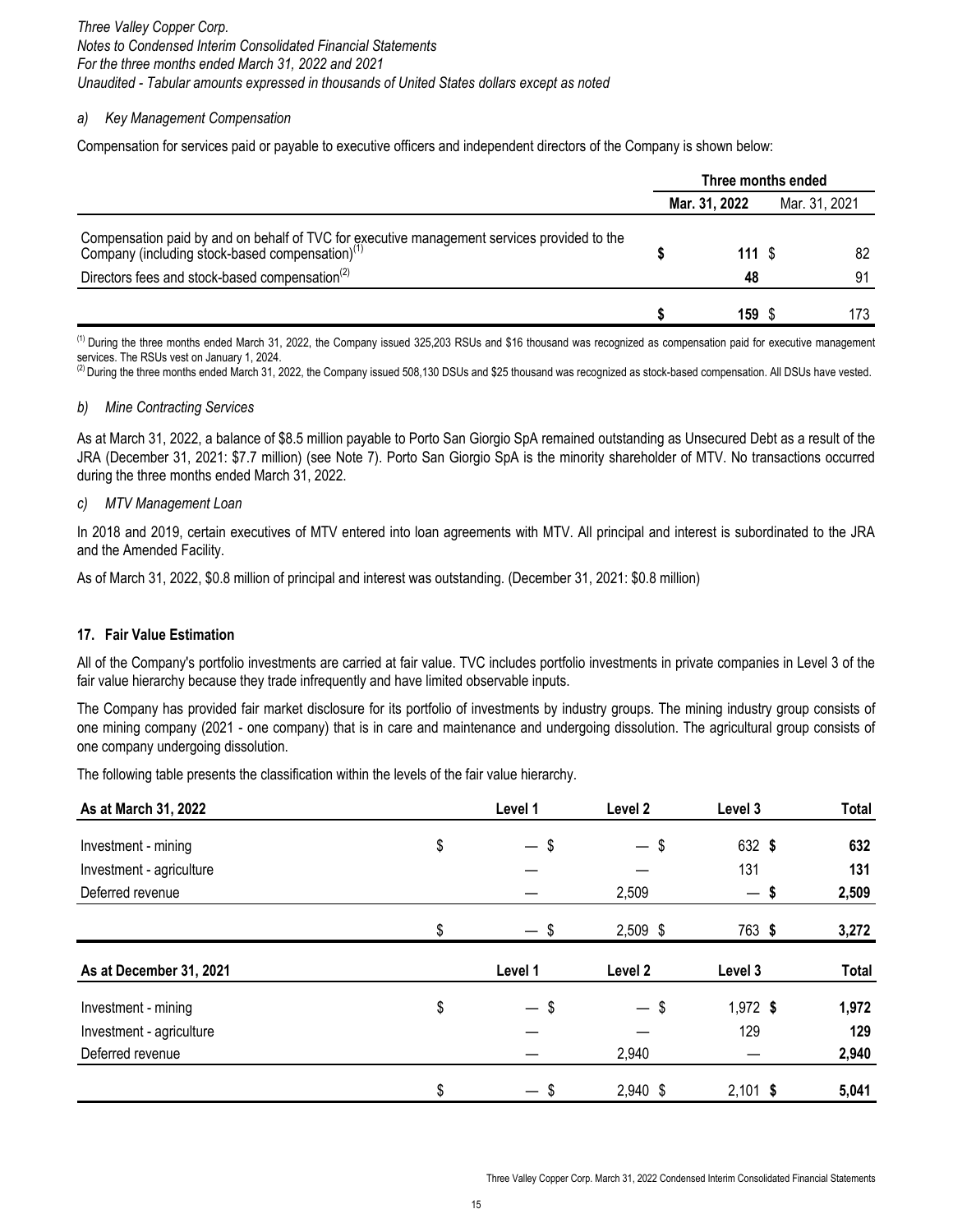The Company's policy is to recognize transfers to and from fair value hierarchy levels as of the date of the event or change in circumstances that caused the transfer. There have been no transfers between levels during the three months ended March 31, 2022 and the year ended December 31, 2021.

The following presents the movement in Level 3 instruments for the three months ended March 31, 2022 and the year ended December 31, 2021:

|                                             | Mar. 31, 2022 | Dec. 31, 2021 |
|---------------------------------------------|---------------|---------------|
| Opening balance                             | $2,101$ \$    | 2,093         |
| Cash distribution from portfolio investment | (1, 351)      |               |
| Foreign currency translation differences    | 13            | 8             |
| <b>Ending balance</b>                       | 763 S         | 2,101         |

The Company's Level 3 portfolio investment at March 31, 2022 consists of an investment in the mining sector and an investment in the agricultural sector.

# **18. Financial Risk Management**

The Company's activities expose it to certain financial risks during or at the end of the reporting period as described below.

# **Market Risk**

Market risk is the risk of loss that may arise from changes in market factors such as interest rates, foreign exchange rates and commodity prices. The purpose of market risk management is to manage and control exposures to market risks, within acceptable parameters, while optimizing return. The sensitivities to market risks included below are based on a change in one factor while holding all other factors constant. In practice, this is unlikely to occur, and changes in some of the factors may be correlated - for example, changes in interest rates and changes in foreign currency rates.

#### *Interest Rate Risk*

The Company's interest rate risk arises primarily from the interest received on cash and cash equivalents and any interest paid on floating rate borrowings.

Cash and cash equivalents are invested on a short-term basis to ensure minimal interest rate risk and to adequately provide liquidity for payment of operational and capital expenditures. To date, no interest-rate management products, such as swaps, are used in relation to cash and cash equivalents or the Amended Facility.

The Company has additional exposure to interest rate risk on the Amended Facility, which is subject to a floating interest rate. Floating interest rates are based on USD LIBOR plus a fixed margin. The Company does not enter into derivative contracts to manage this risk.

# *Foreign Currency Risk*

The individual financial statements of each group entity are presented in the currency of the primary economic environment in which the entity operates (its functional currency). The functional currency for results and financial position of Canadian entities is CAD while for Chilean entities is USD. The presentation currency for the Financial Statements is USD.

The Company incurs expenditures in CAD other than through its subsidiary, MTV, whose expenditures are in USD and CLP. The Company's exposure to foreign currency risk at March 31, 2022 arises primarily from those transactions carried out at MTV in CLP rather than USD and that have a direct effect on the operating results, such as wages. Cash held in foreign currencies is also subject to foreign currency risk.

#### *Commodity Price Risk*

Commodity price risk is the risk that the fair values or cash flows associated with the Company's revenues and portfolio investments will vary due to changes in the prices of a particular commodity, e.g. copper. The Company does not engage in programs to mitigate its copper commodity exposure.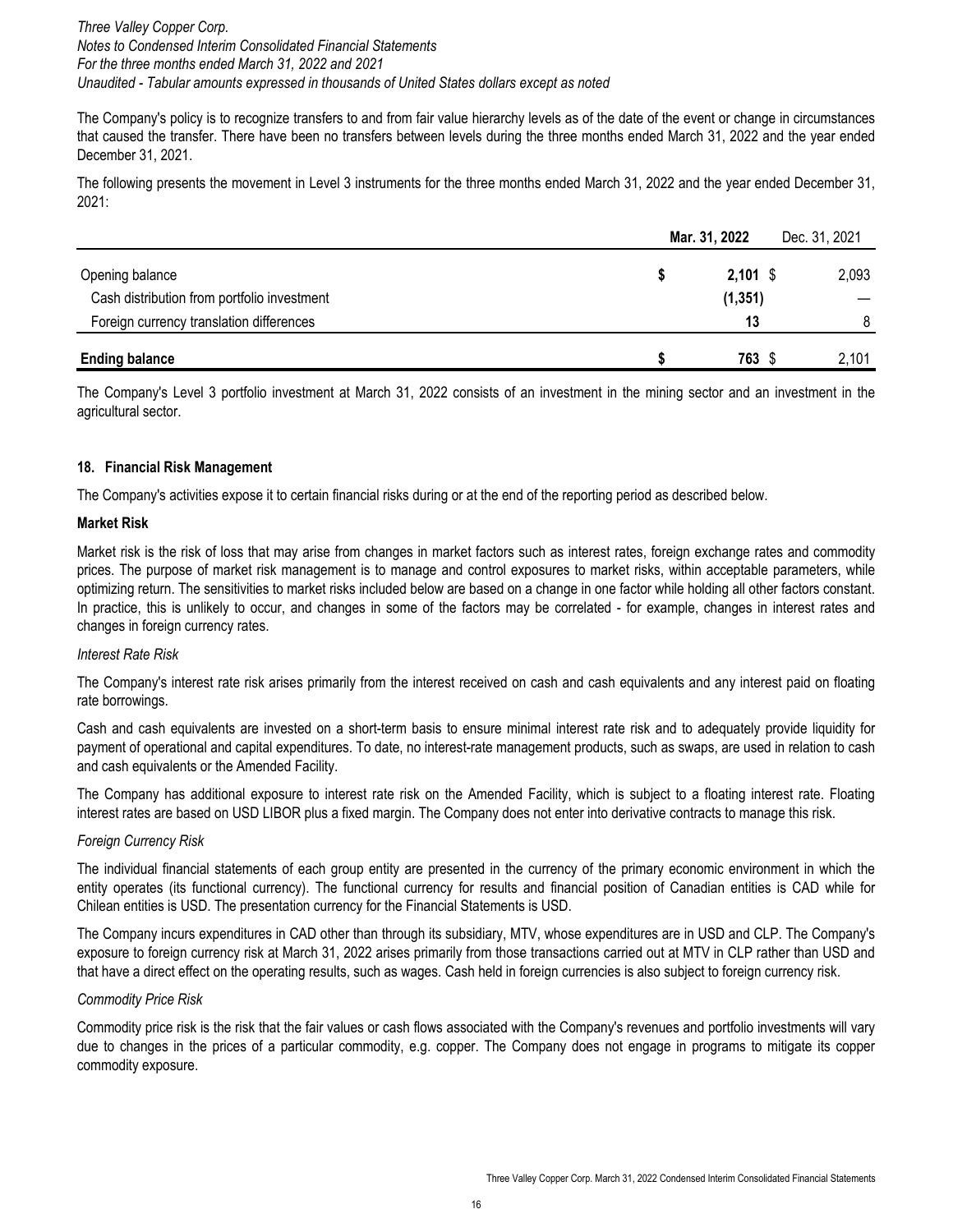The Company is exposed to commodity price risk in respect of its revenues as all of its revenues are generated from the sale of copper cathodes. The price of this commodity is volatile and subject to fluctuations that may have a significant effect on the ability of the Company to meet its obligations, capital spending targets or commitments, and expected operational results which in turn impacts the cash flows of the Company.

Under the Offtake with Anglo American Marketing Limited, MTV has contracted to sell a fixed amount of copper cathode representing 40% of its expected copper cathode production at \$2.89 per pound from August 2020 to July 2022. The volume of monthly copper cathode contracted to sell at \$2.89 per pound was set in July 2020 based on expected production from August 2020 to July 2022. In the event that monthly copper cathode production is in excess of the expected volume, less than 40% of copper produced in that month will be sold at \$2.89 per pound. In the event that monthly copper cathode production is below the expected volume, greater than 40% of copper produced in that month will be sold at \$2.89 per pound.

Effective August 1, 2021, MTV executed an amendment to the Offtake specific to the fixed price sales component with its principal buyer of copper cathode. Under the terms of the amendment, the remaining monthly deliveries of copper cathode due under the fixed price portion of the Offtake were deferred until May 1, 2022 and all sales of copper cathode commencing August 1, 2021 until April 30, 2022 were sold at the prevailing spot price for copper cathode, less a nominal amount. The remaining 12 months of contracted delivery amounts of the fixed price portion of the contract were expected to resume on May 1, 2022 at the previous agreed fixed price of \$2.89 per pound. Currently, the fixed price portion of the Offtake has not restarted effective May 1, 2022 and the Company is in negotiations with the Lenders to modify the terms of the fixed price portion of the Offtake. During the first quarter of 2022, 100% of copper cathodes produced by MTV was sold at the prevailing spot price for copper cathode, less a nominal amount, as a result of the amendment to the Offtake.

### **Credit Risk**

Credit risk is the risk that a third party will fail to meet its contractual obligations, which could result in the Company incurring a loss and arises primarily from the Company's receivables from customers and its cash and cash equivalents deposited with financial institutions.

The Company invests cash and cash equivalents with financial institutions that are financially sound based on their credit rating with the majority of the Company's cash held through large Canadian and US financial institutions with credit ratings of AA or higher. The Company's exposure to credit risk associated with accounts receivable is influenced mainly by the individual characteristics of each customer. The Company had one customer that represented 100% of revenue for the three months ended March 31, 2022 and which is considered low risk as it is a large public company with operations throughout the world. The Company has not incurred any credit losses during the three months ended March 31, 2022 nor does it have an allowance for expected credit losses.

The carrying value of financial assets recorded in the Financial Statements, net of any allowances for losses, represents the Company's maximum exposure to credit risk.

# **Liquidity Risk**

Liquidity risk is the risk associated with the difficulties that the Company may have meeting the obligations associated with financial liabilities that are settled with cash payments or with another financial asset. The Company manages liquidity risk by utilizing budgets and cash flow forecasts to assist the Company with maintaining sufficient cash to meet operating and capital obligations.

The Company monitors the expected settlement of financial assets and liabilities on an ongoing basis. A maturity analysis was performed for all financial liabilities (see Note 13).

The Company currently has investments in securities of private companies. In some cases, the Company may be restricted by contract or by applicable securities laws or for other reasons from selling such securities for a period of time. The inability to sell such securities may impair the Company's ability to exit these portfolio investments when the Company considers it appropriate.

The Company will need to raise additional capital in order to further support MTV's operations including development of its mineral properties, securing the remaining non-controlling interest of MTV and general working capital purposes. MTV currently operates in a high-cost environment as it expands production. Working capital stresses exist at MTV and additional sources of capital will be required to execute MTV's planned operations. Additional financings will depend on a number of unpredictable factors, which are often beyond the control of the Company and MTV. Raising capital may be adversely impacted by, amongst other factors: (i) a lack of normally available financing, (ii) volatile market conditions, (iii) extended and unforeseen issues resulting from the current COVID-19 pandemic, (iv) uncertain water supply in Chile (v) geopolitical issues in Chile and (vi) engineering, production, geological and environmental risks. To address its financing requirements, the Company may seek financing through joint venture agreements, debt and equity financings, asset sales, rights offerings to existing shareholders or restructuring MTV's debt and payment terms with critical suppliers. The outcome of these matters cannot be predicted at this time and there can be no assurance that capital will be available to the Company or MTV in the amount required at any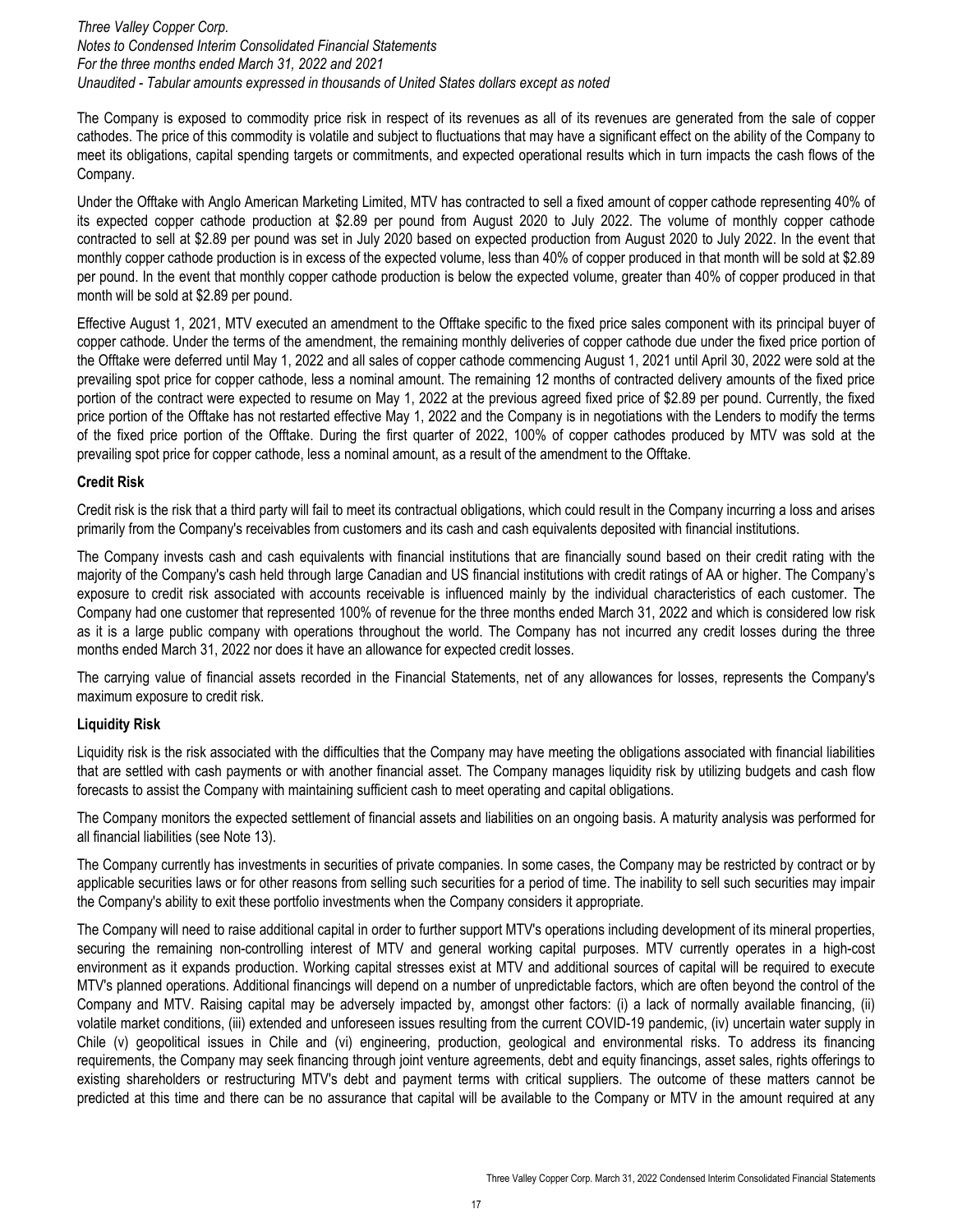particular time or for any particular period, or, if available, that such financing can be obtained on satisfactory terms. The Company and MTV are exposed to liquidity risk.

#### **19. Capital Management**

The Company defines capital as shareholders' equity (excluding accumulated other comprehensive income) and long-term debt. The Company's corporate office is responsible for capital management. The objectives when managing capital are to safeguard the Company's ability to continue as a going concern in order to provide returns for shareholders and to maintain a flexible capital structure that optimizes the costs of capital at an acceptable risk.

The primary capital management objective of the Company is to ensure adequate working capital is available to adequately fund the Boardapproved business plans which include those of MTV such as the costs of mining operations, capital commitments and corporate overhead costs.

Management reviews its capital management approach on an ongoing basis and believes that this approach, given the relative size of the Company, is reasonable. Capital management is undertaken to ensure a secure, cost-effective supply of funds to ensure the Company's operating, administrative and capital expenditure requirements are met. To maintain or adjust its capital structure, the Company may attempt to issue new shares, repurchase for cancellation outstanding shares, acquire or dispose of assets, incur short-term or long-term debt or adjust the amount of cash and cash equivalents and portfolio investments.

Capital management strategies include continuously monitoring forecasted and actual cash flow from operating, financing and investing activities and opportunities to issue additional equity. In light of the volatile nature of commodity prices, including copper prices, mining operations risk, along with the effect of COVID-19, the preparation of financial forecasts and estimates are increasingly uncertain. Any of these events present risks that could affect the Company's ability to fund ongoing operations. The Company will also consider additional short-term financing or issuing equity in order to meet its future liabilities. If required, MTV may be forced to further curtail its operations and/ or the Company to sell or liquidate MTV.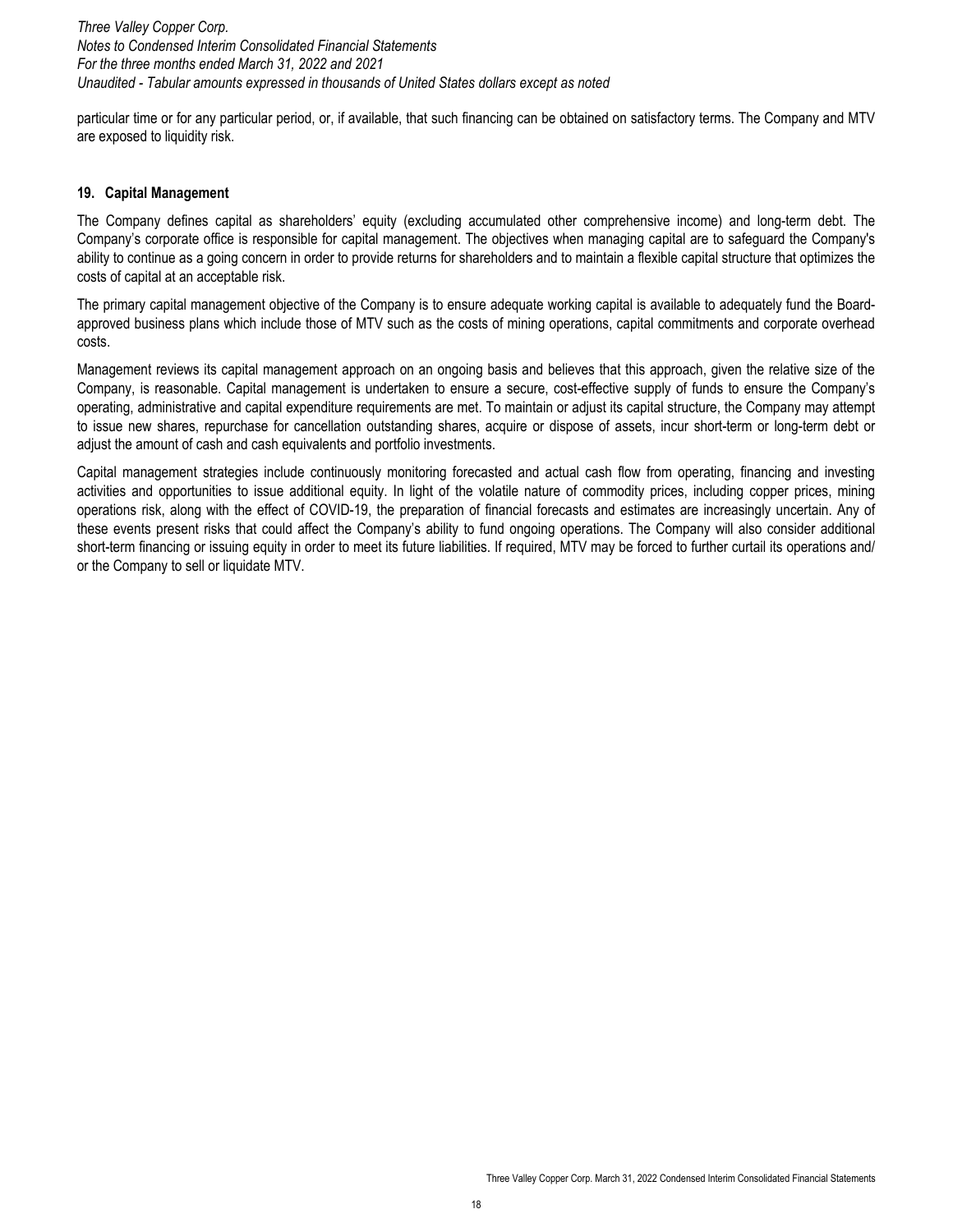# **Corporate Information**

#### **Head Office Auditors Auditors**

c/o Peterson McVicar LLP 18 King St. East, Suite 902 Toronto, Ontario M5C 1C4 Canada Business: 647.749.5859 www.threevalleycopper.com

# **Directors & Officers Investor Relations**

Three Valley Copper Corp. PricewaterhouseCoopers LLP, Chartered Professional Accountants

PwC Tower 18 York Street, Suite 2600 Toronto, Ontario M5J 0B2

Shareholder requests may be directed to Investor Relations via e-mail at info@threevalleycopper.com or via telephone at 647.749.5859

Terrence A. Lyons, Chairman Lenard Boggio, Director Joan Dunne, Director Bo Liu, Director Joe Phillips, Director David Smith, Director Michael Staresinic, Director, President and Chief Executive Officer Ian MacNeily, Chief Financial Officer

# **Transfer Agent & Registrar Stock Information**

TSX Trust Company 200 University Avenue, Suite 300 Toronto, ON M5H 4H1 Telephone: 416.361.0930 Toll Free: 1.866.393.4891 E-Mail: TMXEInvestorServices@tmx.com www.tsxtrust.com

#### **Legal Counsel**

Peterson McVicar LLP 18 King St. East, Suite 902 Toronto, Ontario M5C 1C4 Canada

Three Valley Copper Corp. common shares are traded on the TSX Venture Exchange under the symbol "TVC" and on the OTCQB Venture Market under the symbol "TVCCF".